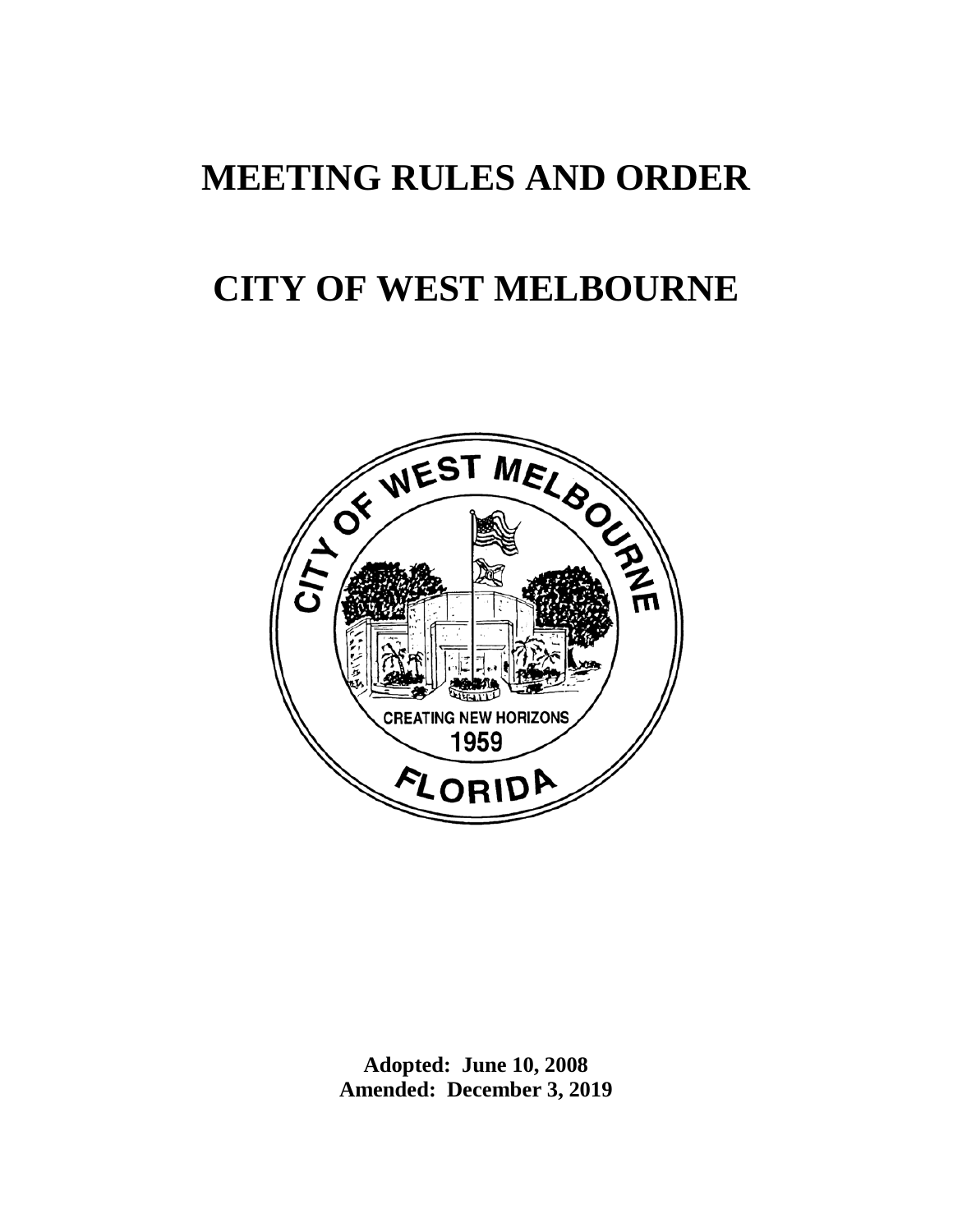# **TABLE OF CONTENTS**

## **SECTION 1 – SCOPE**

1.1 Scope

# **SECTION 2 – PRESIDING OFFICER**

- 2.1 Definition
- 2.2 Designated Duties
- 2.3 Call to Order
- 2.4 Recess During Meetings

# **SECTION 3 – ROLL CALL**

- 3.1 Roll Call
- 3.2 Quorum
- 3.3 Tardiness
- 3.4 Absenteeism
- 3.5 Attendance by Communications Technology Media

## **SECTION 4 – DECORUM**

- 4.1 Order and Decorum
- 4.2 Courtesy
- 4.3 Communication by Councilmembers
- 4.4 Addressing City Staff
- 4.5 Communication with Members of the Public Addressing Council
- 4.6 City Staff Addressing City Council
- 4.7 Interruption of Meeting
- 4.8 Defining Disorder and Disruption
- 4.9 Enforcement of Order
- 4.10 Sergeant-at-Arms
- 4.11 Removal from Meeting
- 4.12 Re-Entry to Meeting

## **SECTION 5 – ORDER OF BUSINESS**

5.1 Order of Business

# **SECTION 6 – AGENDAS**

- 6.1 Preparation
- 6.2 Posting of Notice and Agenda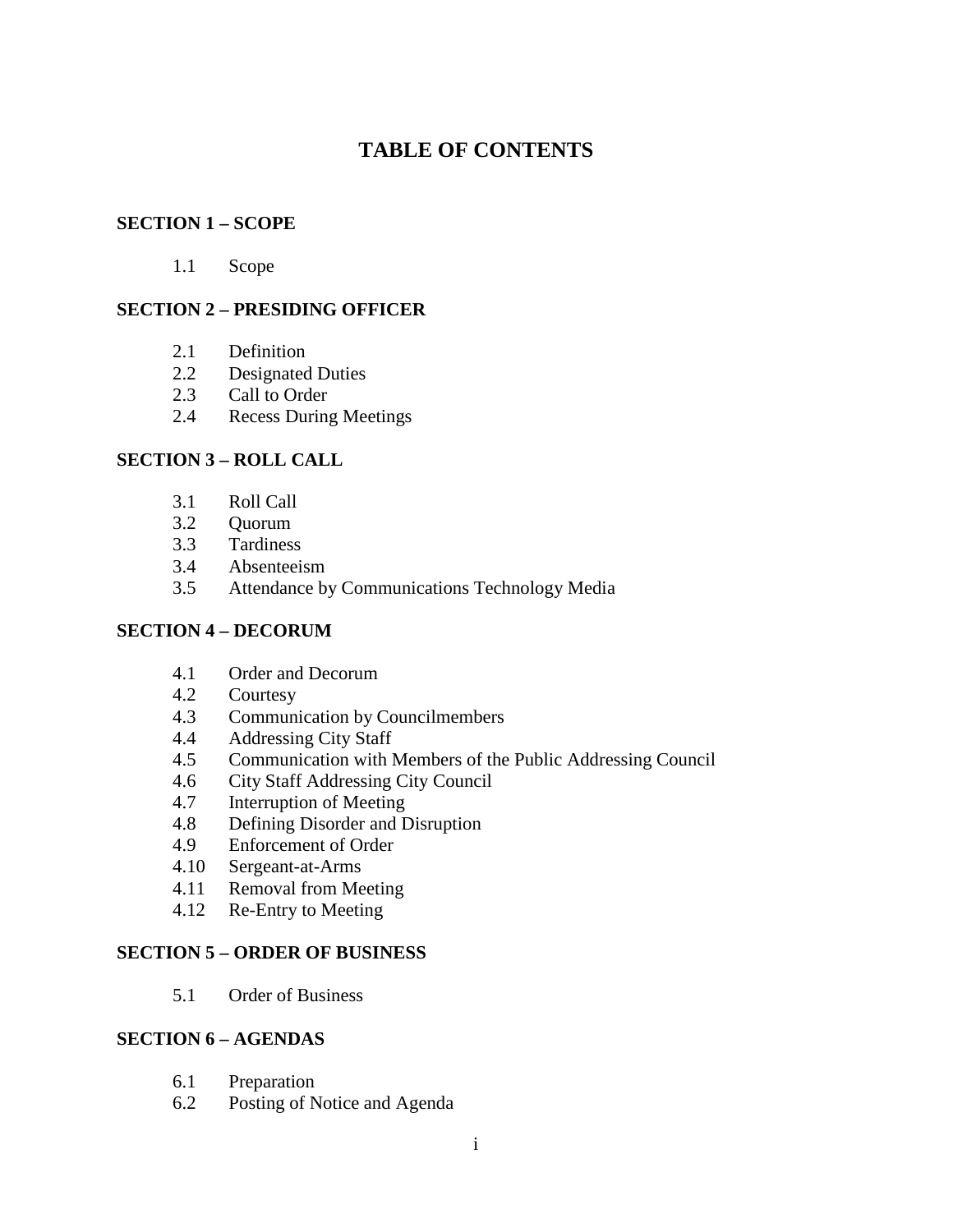- A. Posting of Notice and Agenda
- B. Location of Posting
- C. Posting for Regular Council Meetings
- D. Posting for Special Council Meetings
- 6.3 Submission of Items
- 6.4 Placing an Item on the Agenda For Action by Councilmembers
- 6.5 Placing an Item on the Agenda (the Public)
- 6.6 Agenda Contents
	- A. Description of Matters
	- B. Availability of the Agenda to the Public
	- C. Limitation to Act on Only Items on the Agenda
- 6.7 Modification of Agenda
- 6.8 Distribution

# **SECTION 7 – CONSENT AGENDA**

- 7.1 Purpose
- 7.2 Identification of Consent Items on Agenda<br>7.3 Removal of Agenda Items from Consent
- 7.3 Removal of Agenda Items from Consent
- 7.4 Minor Questions
- 7.5 Public Hearings Excluded
- 7.6 Determination of Consent Items
- 7.7 Identification of Consent Items in Minutes

## **SECTION 8 – PUBLIC COMMENTS**

- 8.1 Purpose
- 8.2 Public Comments
	- A. Public Hearing Items
	- B. Agenda Items listed under Consent Agenda
	- C. Public Forum After Public Hearings
	- D. Additional Public Forum
	- E. Addressing City Council
- 8.3 Addressing Public Comments
- 8.4 Action on Items
- 8.5 Workshops and Special Meetings

## **SECTION 9 – MOTIONS**

- 9.1 Presiding Officer; Rights and Privileges
- 9.2 Recognition by Presiding Officer
- 9.3 Introduction of Motion
- 9.4 Second to a Motion
- 9.5 Stating the Motion
- 9.6 Discussion Prior to a Motion
- 9.7 Privilege of Beginning and Closing Discussion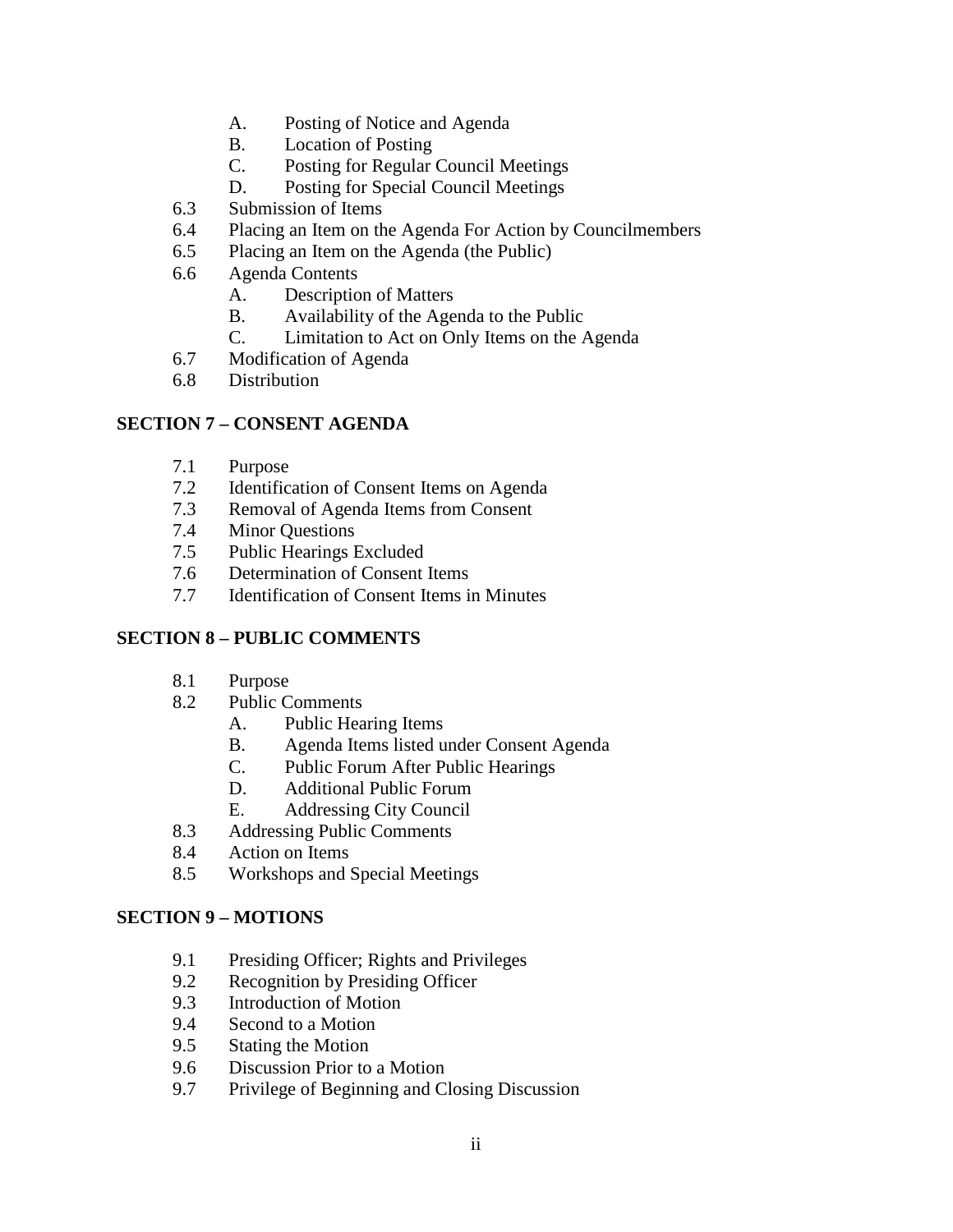- 9.8 Limitation on Discussion
- 9.9 (Reserved)
- 9.10 Interruptions
- 9.11 Point of Order
- 9.12 Appeal on Ruling of Point of Order
- 9.13 Withdrawal of Motion<br>9.14 Motion to Reconsider
- Motion to Reconsider
- 9.15 Secondary Motions
- 9.16 Amendment to Motion
- 9.17 Recess During Meetings
- 9.18 Motion to Table
- 9.19 Call the Question<br>9.20 Adjournment
- 9.20 Adjournment
- 9.21 Consensus
- 9.22 Failure to Obtain a Motion

# **SECTION 10 – VOTING**

- 10.1 Quorum
- 10.2 Majority
- 10.3 Voting Requirements and conflicts
- 10.4 Effect on Quorum due to Abstention from Voting
- 10.5 Votes to be stated "Aye"
- 10.6 Silence Constitutes Positive Vote
- 10.7 Change of Vote
- 10.8 Roll Call Vote
- 10.9 Secret Ballots; Voting Sheets
- 10.10 Voting by Proxy
- 10.11 Absence of Councilmember During a Vote
- 10.12 Conflict of Interest
- 10.13 Vote Constitutes

## **SECTION 11 – MINUTES**

- 11.1 Purpose
- 11.2 Adoption
- 11.3 Revisions
- 11.4 Remarks by Councilmember when Entered into Minutes
- 11.5 Verbatim Transcripts

## **SECTION 12 – AMENDMENTS**

12.1 Amendments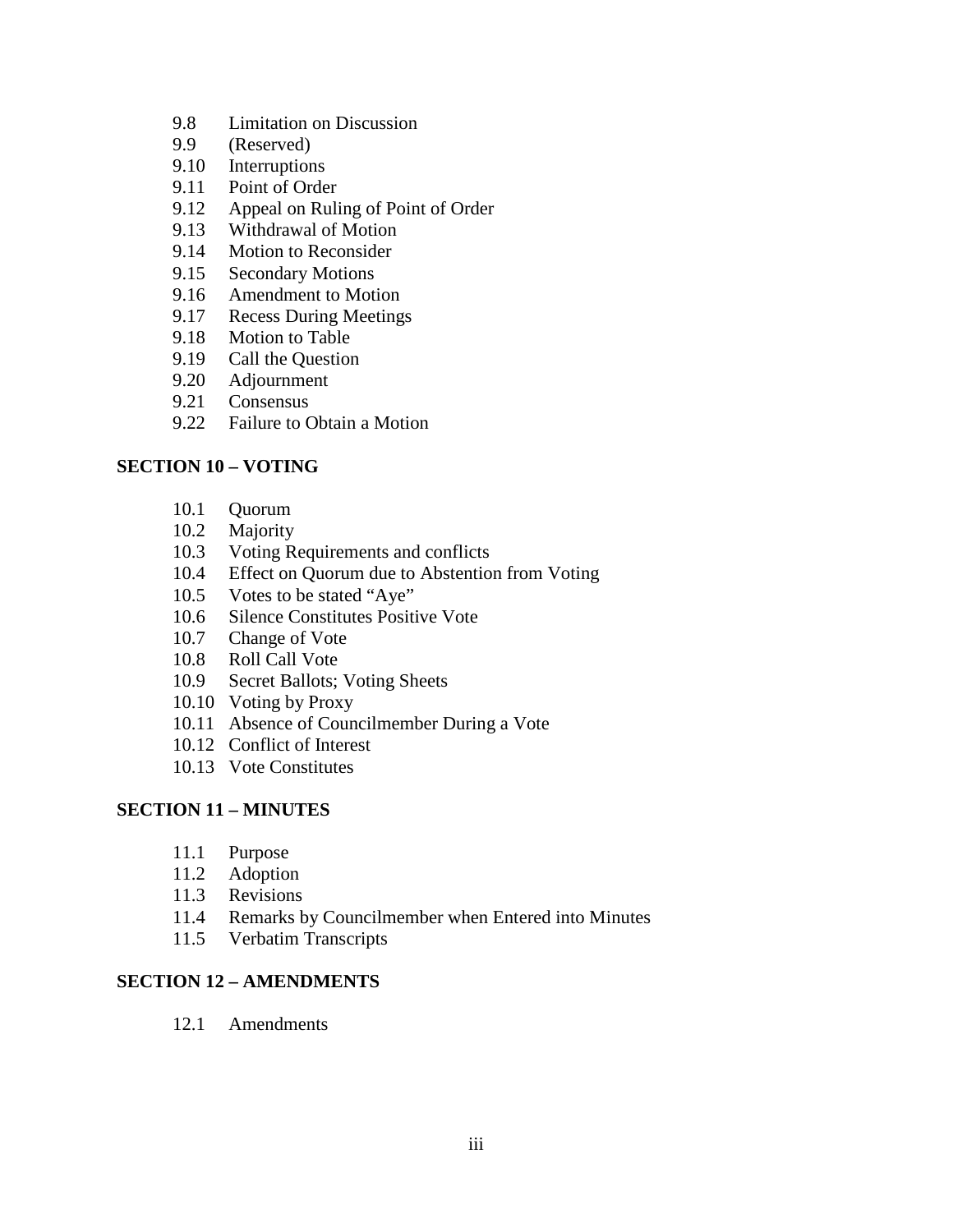# **SECTION 1 SCOPE**

# **1.1 SCOPE**

These rules shall establish the procedures for the conduct of all meetings of the City Council of the City of West Melbourne. The purpose of these rules is to establish procedures which will be convenient for the public, be fair to all members of the city council and contribute to orderly conduct of city business. For any items not addressed in these rules, the ruling of the Chair shall govern unless overruled by a majority of the Council.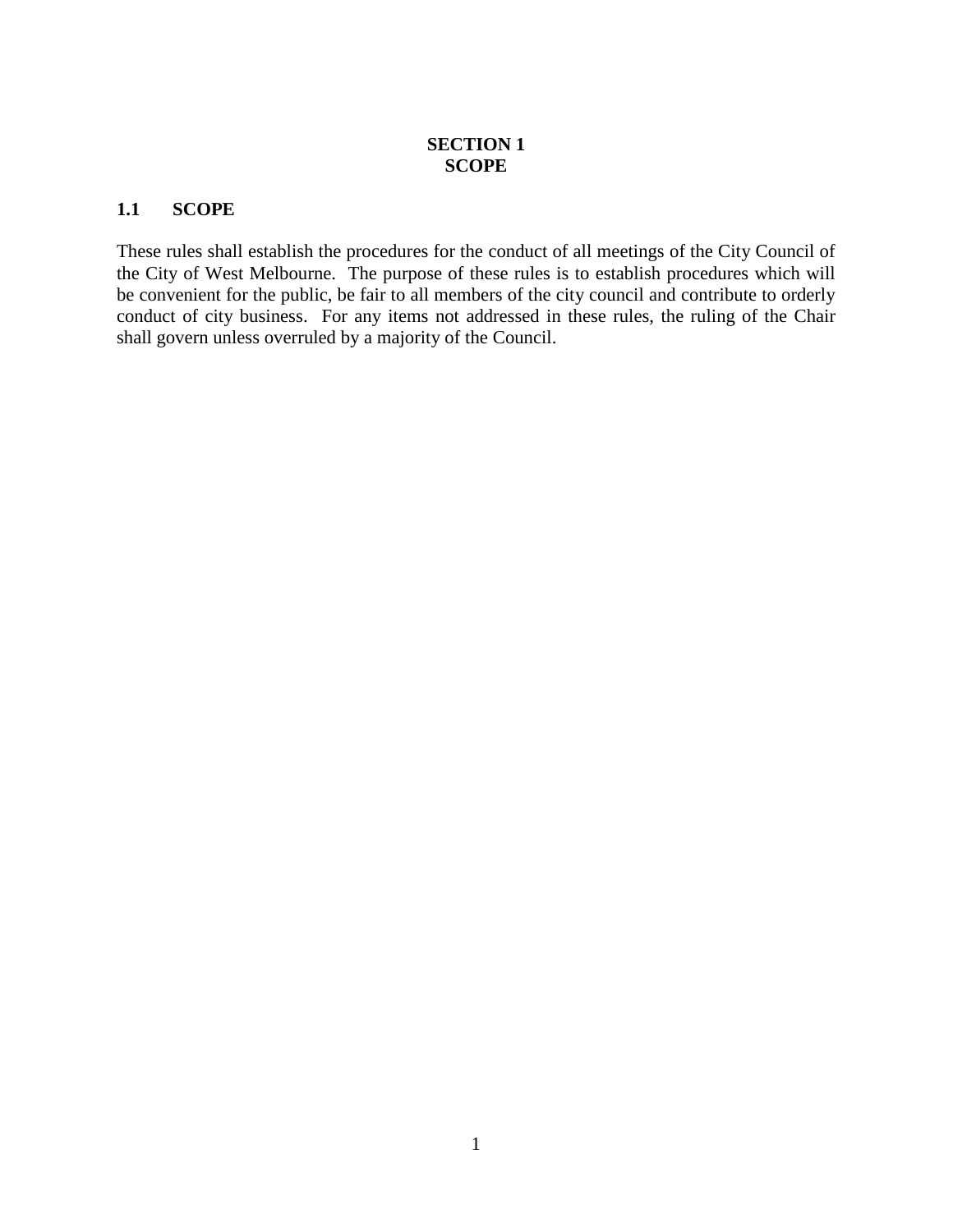# **SECTION 2 PRESIDING OFFICER**

# **2.1 DEFINITION**

A. The presiding officer at the council meeting shall be the mayor or in his/her absence, the deputy mayor, and in his/her absence, the councilmember in attendance at the meeting with the longest continuous tenure on council.

 1. In the event of equal tenure with the senior councilmembers, the individual having received the most votes in the municipal election is the senior member.

B. If the meeting is being chaired by a councilmember other than the highest ranking presiding officer of the council, upon the arrival of a higher ranking presiding officer, the officer shall immediately relinquish the chair upon the conclusion of the business at hand.

# **2.2 DESIGNATED DUTIES**

The presiding officer shall be well-versed in these rules and shall also preserve order and decorum at all council meetings. He/she shall maintain control of the meeting and keep it focused. The presiding officer shall restate every motion and place it before the council, announce the result, announce the decisions of the council on all subjects, and decide all questions of order.

# **2.3 CALL TO ORDER**

The presiding officer shall take the chair precisely at the hour appointed for the meeting and shall call the council to order.

## **2.4 RECESS DURING MEETINGS**

The presiding officer has the power to call for a recess. Recesses requested by any other councilmembers require a majority vote of council.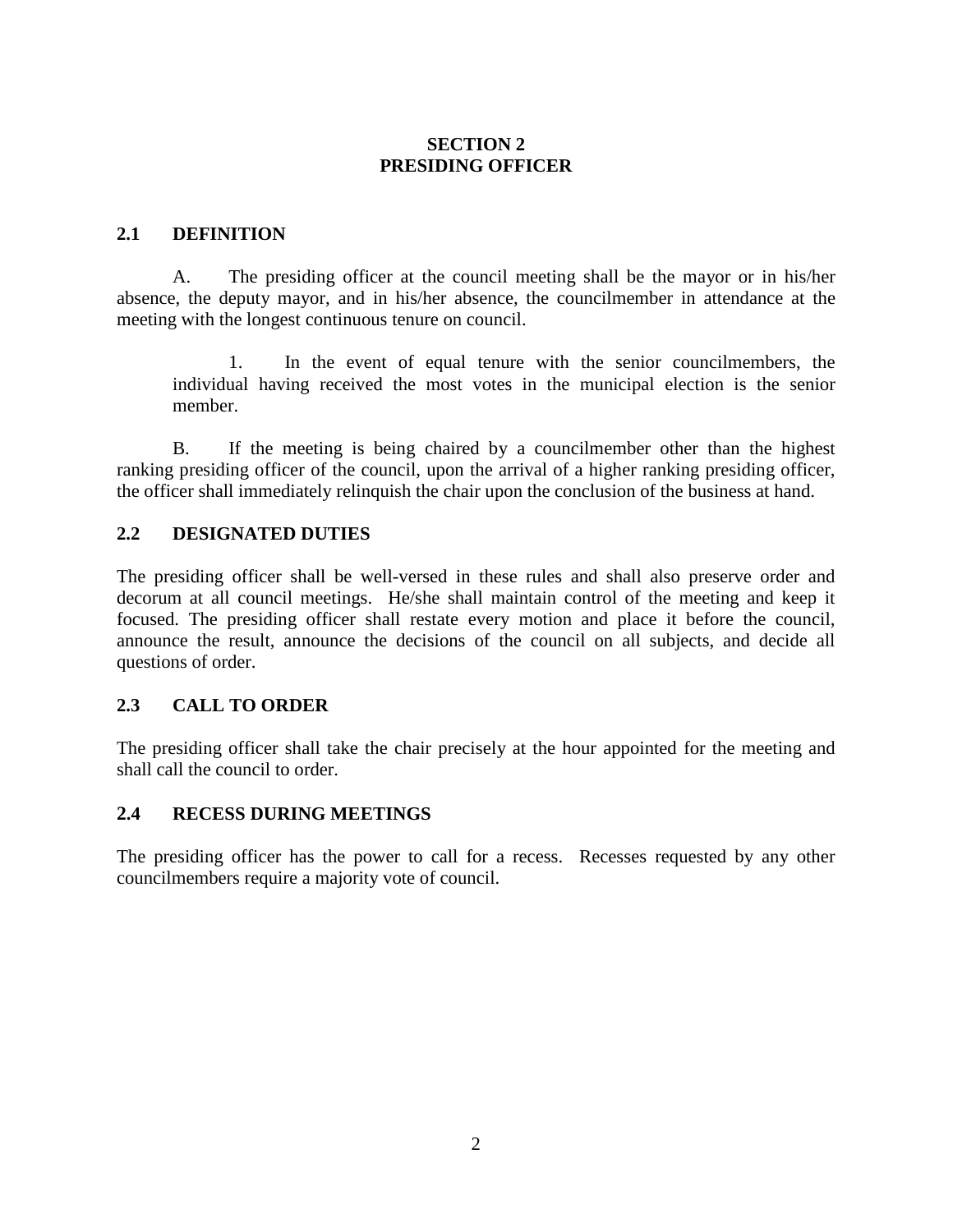# **SECTION 3 ROLL CALL**

# **3.1 ROLL CALL**

As the first order of business, the clerk on duty shall take the attendance roll of the councilmembers and appropriate city staff.

# **3.2 QUORUM**

A. A majority of all members serving on the city council shall constitute a quorum at any meeting of the council.

B. In the absence of a quorum, two or more members may adjourn any regular, special, or workshop meeting to a later date.

# **3.3 TARDINESS**

If a councilmember arrives after a meeting has convened, the tardiness will be reflected in the minutes under Roll Call, next to the councilmember's name. The arrival of the councilmember will be indicated in the appropriate section of the minutes. If a vote is taken prior to the councilmember's arrival, the member's name will not appear in the vote in the minutes.

## **3.4 ABSENTEEISM**

A. Absence from three (3) consecutive regular meetings of the council, without being excused by the council, shall vacate the seat of the member. The city clerk shall notify the council of the third consecutive absence of any councilmember.

B. When a council member leaves a meeting and does not return, the member needs only to inform the presiding officer that he/she will not return to the meeting. The presiding officer will inform the council and public of same.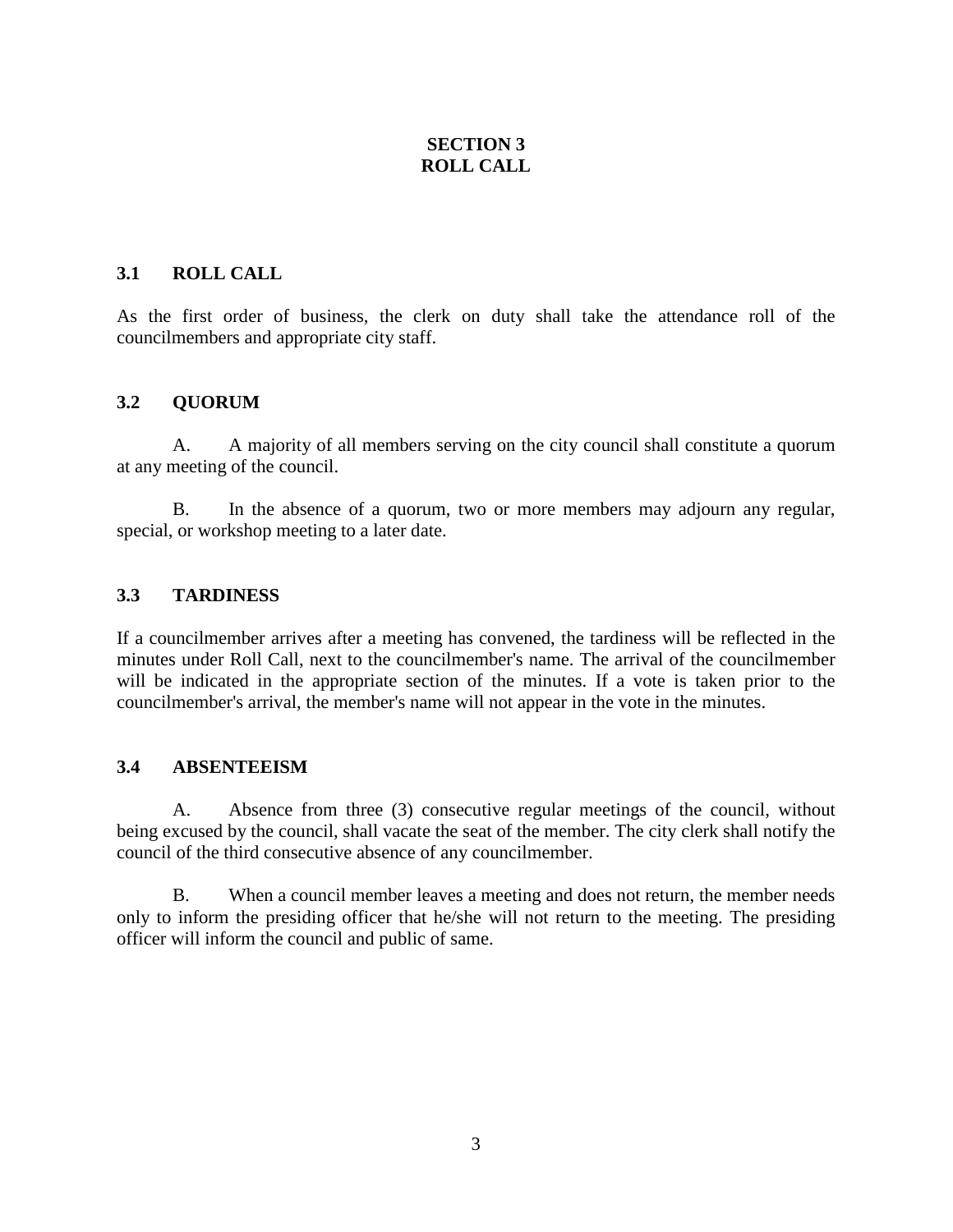#### **SECTION 3 – ROLL CALL**

# **3.5 ATTENDANCE BY COMMUNICATIONS TECHNOLOGY MEDIA**

A. A council member who, due to extraordinary circumstances such as a physical disability or illness is unable to attend a scheduled council meeting, may participate and vote in a council meeting by the use of communications media technology, that is currently utilized by the city, provided a quorum is physically present at the meeting and a majority of the council members present vote in favor of approving such participating.<sup>1</sup> An absent council member may not be counted for purposes of constituting a quorum.

B. The communications media utilized must enable the absent member to participate in the discussions, to be heard and/or seen by the other councilmembers and the public, and to hear discussions taking place during the meeting. (AGO 92-44 and 94-55). With

regard to quasi-judicial hearings, an absent council member must have access to all of the evidence presented to the council members present, and must have sufficient means to judge the credibility of witnesses and otherwise fully participate as if physically present, in order to vote.

C. The city shall incur the cost for the use of communication media technology in an amount not to exceed One Hundred Dollars (\$100.00) per meeting. Costs exceeding the maximum amount shall be borne by the absent councilmember.

-------------------------

<sup>1</sup>Whether the absence of a council member constitutes an extraordinary circumstance is a determination that must be made in the good judgment of the city council. (AGO 03-41). The Attorney General's Office "has been reluctant to extend the participation in public meetings of public officials by electronic means to situations other than those involving a serious medical condition and the presence otherwise of a quorum at the public meeting.

*Note: Section 3.5 was amended by City Council at the December 3, 2019, meeting by Resolution No. 2019-24.*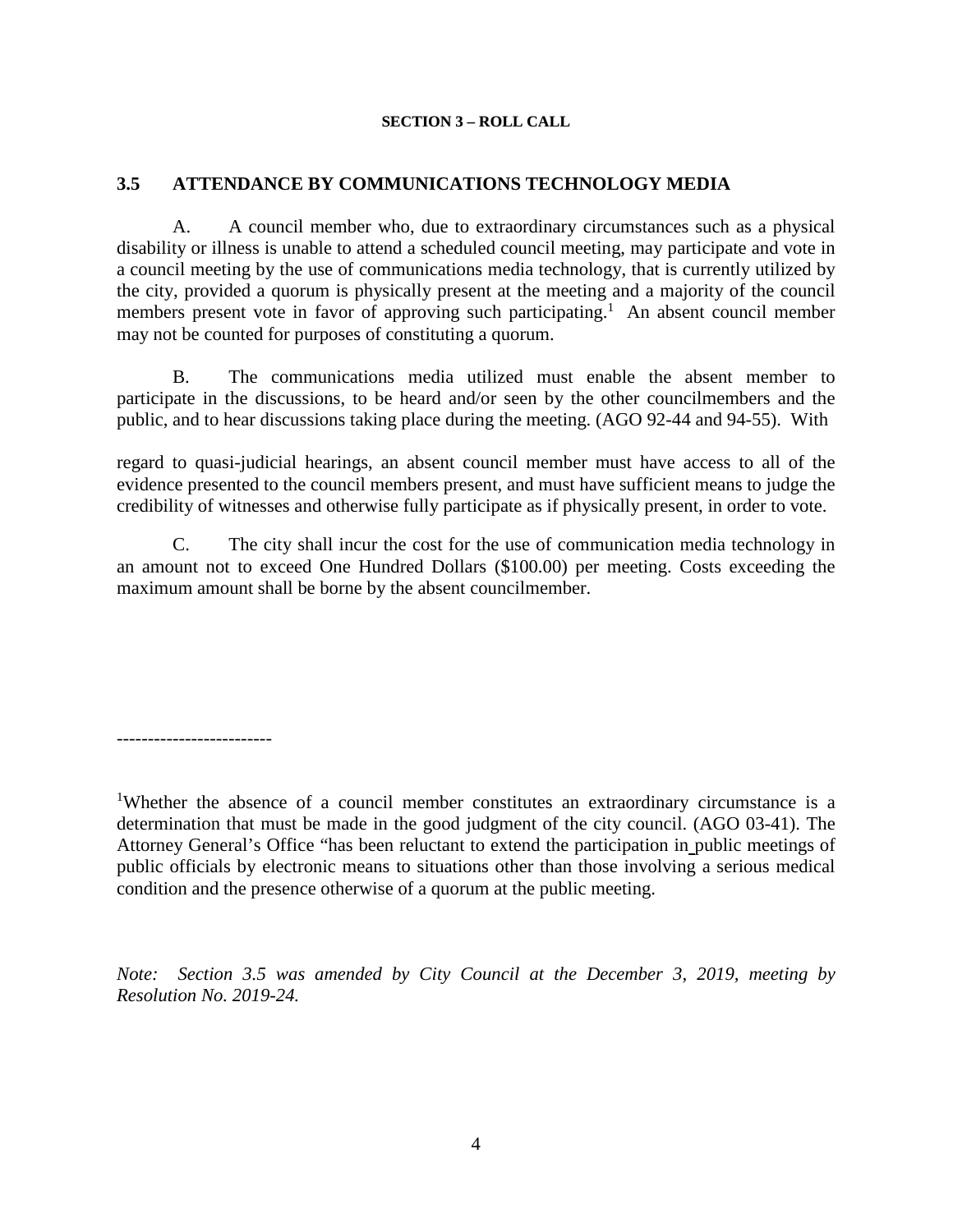# **SECTION 4 DECORUM**

# **4.1 ORDER AND DECORUM**

The presiding officer shall be responsible for maintaining the order and decorum of meetings. It shall be the duty and responsibility of the presiding officer to ensure that the rules of operation and decorum contained herein are observed. The presiding officer shall maintain control of communication between the councilmembers and between the council, staff and public. The city council and members of staff shall work to preserve appropriate order and decorum during all meetings.

## **4.2 COURTESY**

All members of the council shall accord the utmost courtesy to each other, to city employees, and to public members appearing before the council and shall refrain at all times from rude and derogatory remarks, reflections as to integrity, abusive comments, and statements as to motives and personalities. Councilmembers shall confine their remarks to the issues before the council.

# **4.3 COMMUNICATION BY COUNCIL MEMBERS**

A. Councilmembers should request the floor from the presiding officer before speaking.

B. When one member of the council has the floor and is speaking, other councilmembers shall not interrupt or otherwise disturb the speaker.

## **4.4 ADDRESSING CITY STAFF**

Every councilmember desiring to question the city staff shall address the question to the city manager. The city manager shall be entitled either to answer the inquiries him/herself, designate some member of the city staff for that purpose, or request that the question be discussed at a later date.

# **4.5 COMMUNICATION WITH MEMBERS OF THE PUBLIC ADDRESSING COUNCIL**

A. The presiding officer shall open the floor for public testimony as appropriate.

B. Councilmembers may question a person addressing the council at the conclusion of the person's comments or upon expiration of the person's time to speak. Such questions should be directed to the person through the presiding officer, unless the presiding officer grants the councilmember permission to directly question the person.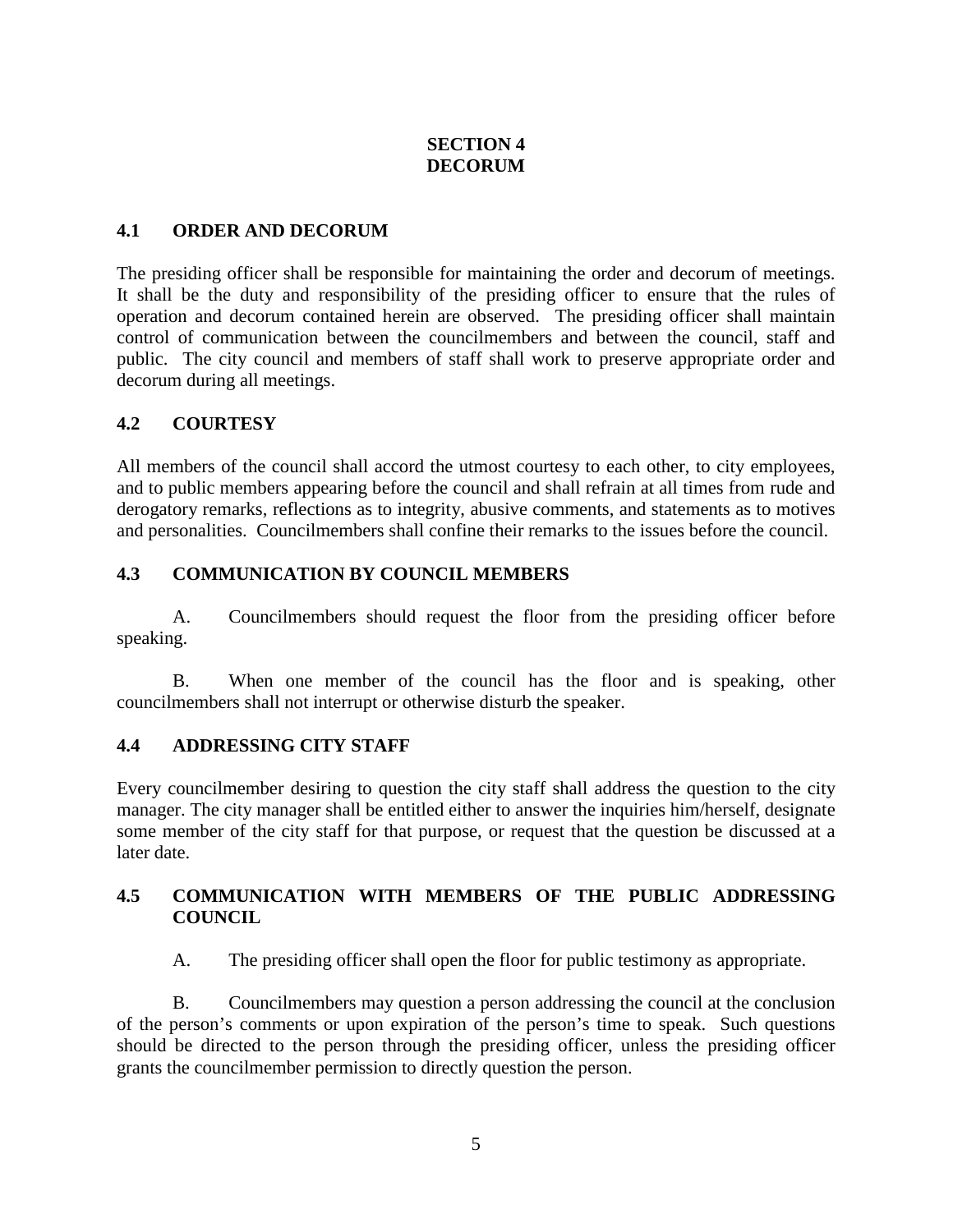#### **SECTION 4 – DECORUM**

C. Staff members, through the city manager, shall be a resource to the city council to answer questions arising during discussion between councilmembers and members of the public. Communications in this regard shall be through the presiding officer.

D. Members of the public shall direct their questions and comments through the presiding officer.

# **4.6 CITY STAFF ADDRESSING CITY COUNCIL**

A. Members of the city staff and employees of the city shall observe the same rules of procedures and decorum applicable to members of the council. While the presiding officer shall have the authority to preserve decorum in meetings as far as staff members and city employees are concerned, the city manager also shall be responsible for the orderly conduct and decorum of all city employees under his/her direction and control. The city manager shall take such disciplinary action as may be necessary to ensure that such decorum is preserved at all times by city employees at council meetings.

 1. Any staff member requesting to address the council shall be recognized through the city manager, who in turn shall be recognized by the presiding officer, and shall approach the lectern, if requested, stating his/her name for the record, limiting his/her remarks to the matter under discussion.

 2. All remarks and questions shall be addressed to the council as a whole and not to any individual member thereof.

 3. No staff member, other than the staff member having the floor, shall enter into any discussion either directly or indirectly without permission of the presiding officer.

# **4.7 INTERRUPTION OF MEETING**

Persons demonstrating disruptive behavior at meetings or violating established rules of order will be called to order by the presiding officer. If such conduct continues, the presiding officer may call a recess, request the removal of such person(s) from the council chambers upon a finding of "disorder", adjourn the meeting if determined to be the appropriate action, or take such other appropriate action as permitted by law.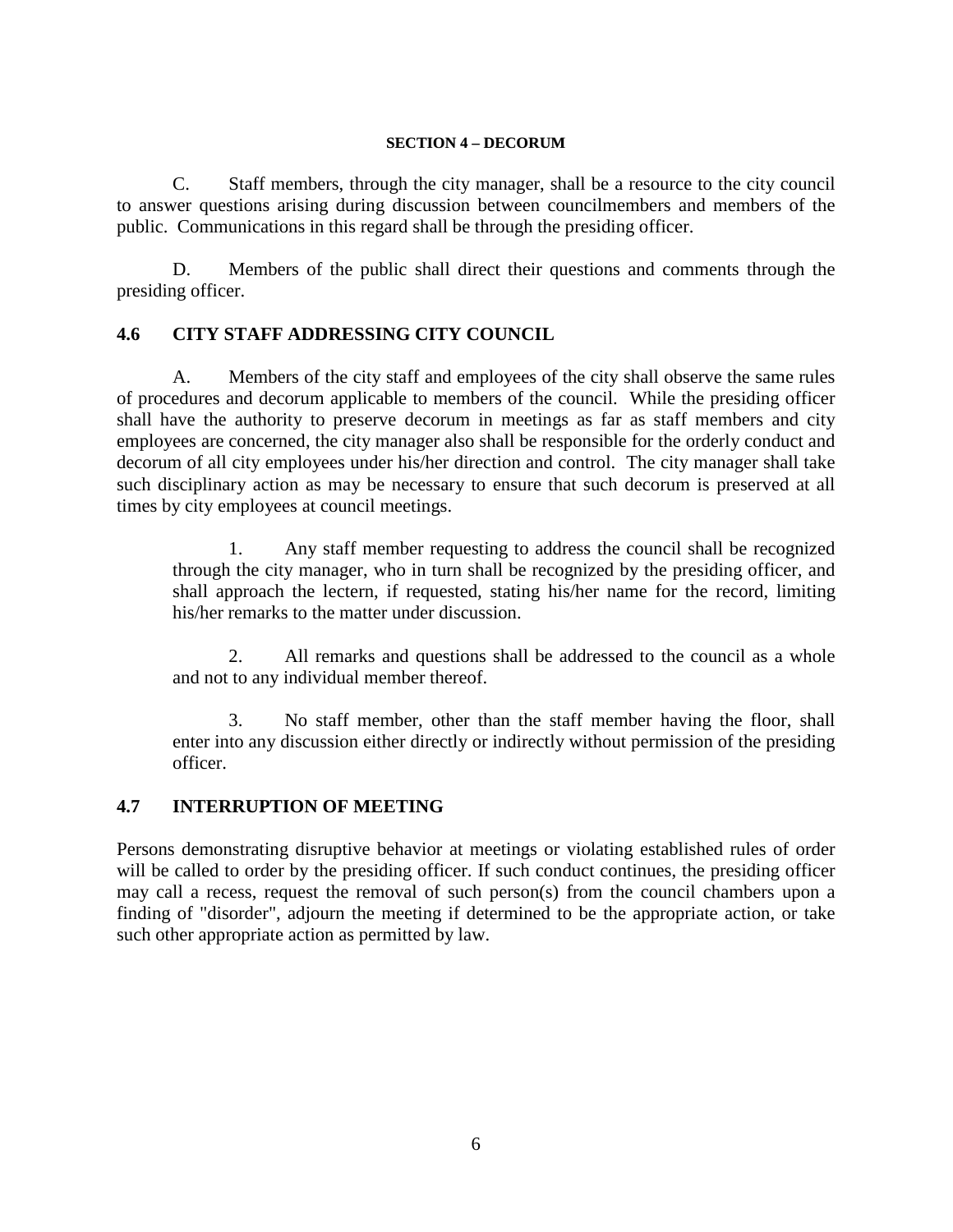#### **SECTION 4 – DECORUM**

# **4.8 DEFINING DISORDER AND DISRUPTION**

A. A speaker who is disorderly at a meeting may be removed upon a finding by the presiding officer that such disorder causes a "disruption". Disorder at public meetings usually takes one of three forms:

- 1. Refusal to confine the speech to the subject matter being addressed.
- 2. Refusal to conform to time limits on speaking:

a. Courts have held that a valid removal order for time limit or subject limit violations should include advising the speaker of available, alternative methods of presenting his/her views, such as:

- 1) leaving a written transcript of the speech for the record;
- 2) mailing the speech to each member of the council; and/or
- 3) appearing at future meetings to discuss the subject.
- 3. The speaker's demeanor and conduct during the meeting.

B. Disruption includes any conduct that significantly violates generally or specifically established rules of order and truly disrupts the meeting. Examples are:

- 1. Violent or tumultuous conduct threatening the safety of another.
- 2. Conduct creating danger to another's property.
- 3. Provoking or engaging in a fight.
- 4. Use of words that may threaten or outrage others.

 5. Not speaking on the subject matter being addressed and refusing to do so when requested by the presiding officer.

6. Using obscene, profane, or vulgar language.

 C. A speaker may not be removed merely because the content of the speech is not politically pleasing or acceptable.

# **4.9 ENFORCEMENT OF ORDER**

Any councilmember may request the presiding officer to enforce the rules of decorum upon a motion and majority vote by council.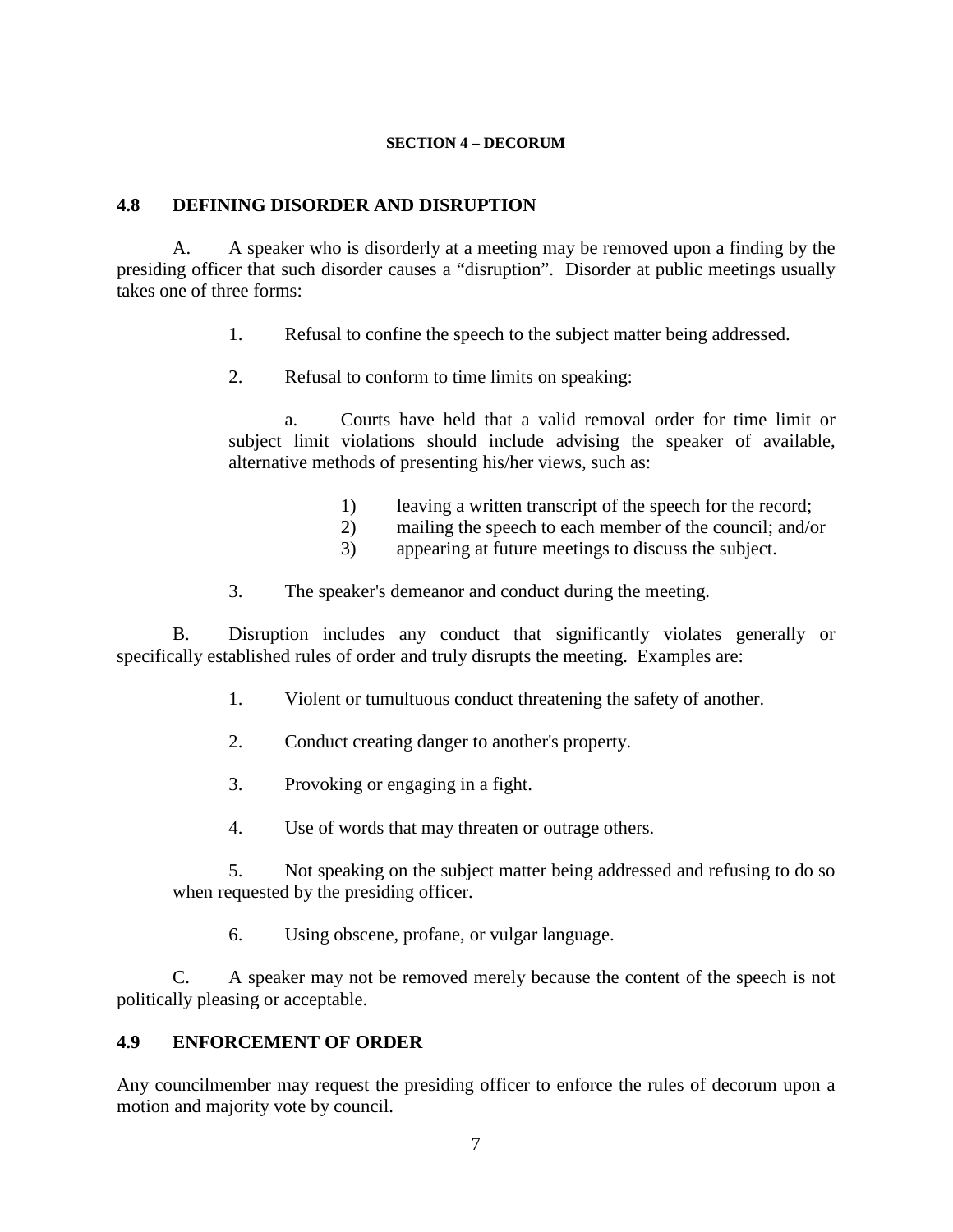#### **SECTION 4 – DECORUM**

## **4.10 SERGEANT-AT-ARMS**

Members of the police department shall be sergeant-at-arms of the council meetings and shall carry out all orders and instructions given by the presiding officer for the purpose of maintaining order and decorum at the council meeting.

## **4.11 REMOVAL FROM MEETING**

Upon the instructions of the presiding officer, it shall be the duty of the sergeant-at-arms to escort and/or remove any person from the room who disrupts the meeting. The sergeant-atarms should attempt to calm the person and explain the law on trespass and Section 871.01, Florida Statutes, Disturbing Schools and Religious and Other Assemblies. If the individual refuses or resists removal, he/she may be placed under arrest.

## **4.12 RE-ENTRY TO MEETING**

The length of time a removed offender must remain outside a meeting, or whether he/she may reenter during the same meeting shall be decided by a majority vote of the city council.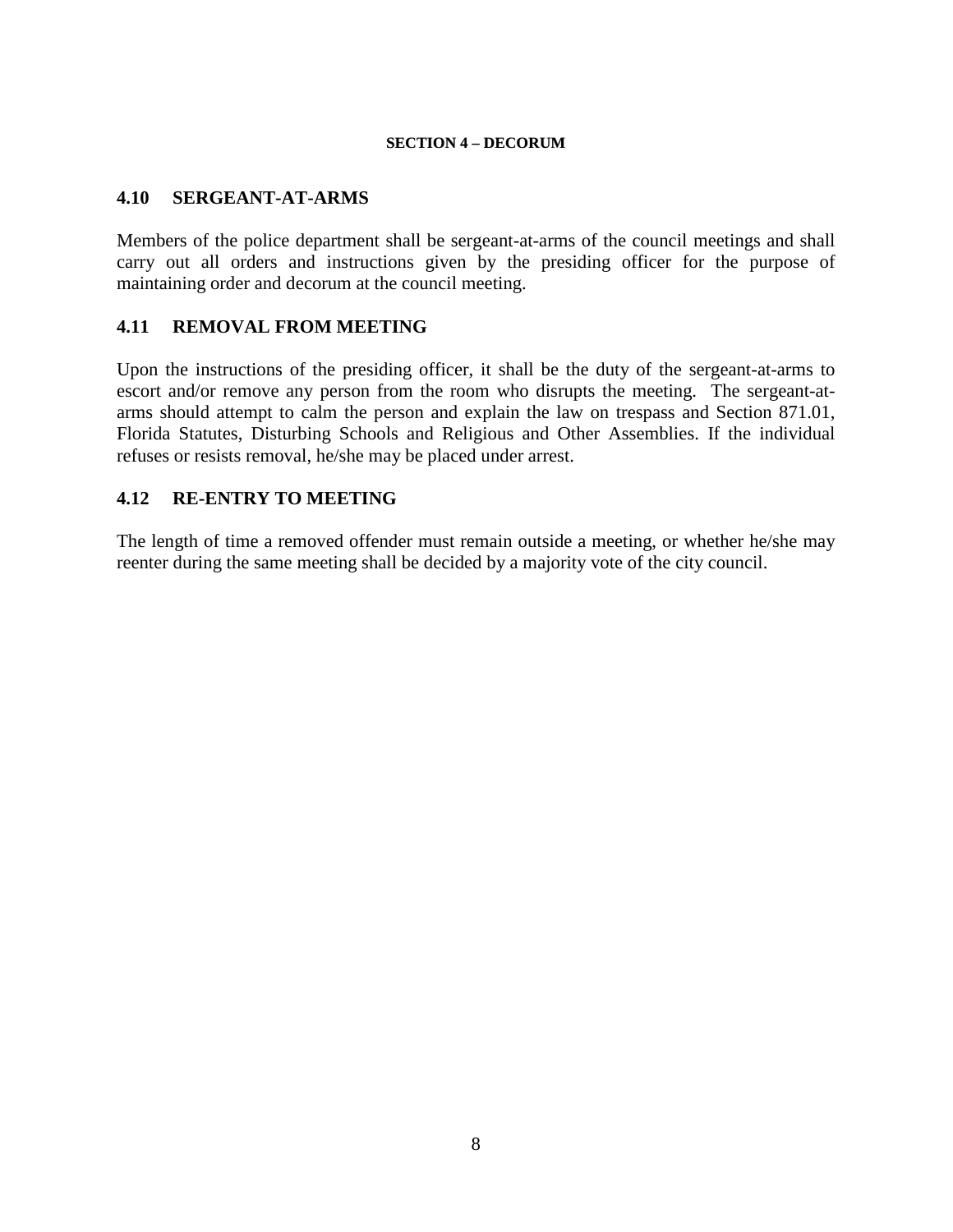# **SECTION 5 ORDER OF BUSINESS [1](#page-12-0)**

# **5.1 ORDER OF BUSINESS**

A. The business of the city council shall be taken up for consideration and disposition in substantially the following order:

# 1. **Call to Order**

The presiding officer calls the meeting to order at the designated time.

# 2. **Pledge of Allegiance and Moment of Silent Meditation**

# 3. **Roll Call of City Council**

# 4. **Recognitions, Resolutions and Proclamations**

Organizations, individuals, and groups are recognized through proclamations or certificates.

## 5. **Additions, Deletions or Changes to the Agenda**

- 6. **Adoption of Minutes**
- 7. **Public Hearings**

## 8. **Public Forum**

 $\overline{a}$ 

Speaker's card to be completed and submitted to clerk on duty. There will be no response to the speaker by council or city staff. Councilmembers desiring to address a comment will do so under paragraph 13 of this section.

# 9. **Presentations/Reports to City Council**

Presentations are scheduled by individuals or businesses to inform council of issues, projects, etc., and provide an opportunity for discussion by city council. No more than two (2) presentations shall normally be scheduled for any given council meeting.

<span id="page-12-0"></span><sup>&</sup>lt;sup>1</sup> The City Council Agenda Format which is attached as Appendix II to these rules shall become effective September 1, 2008 which format will supercede the following Order of Business.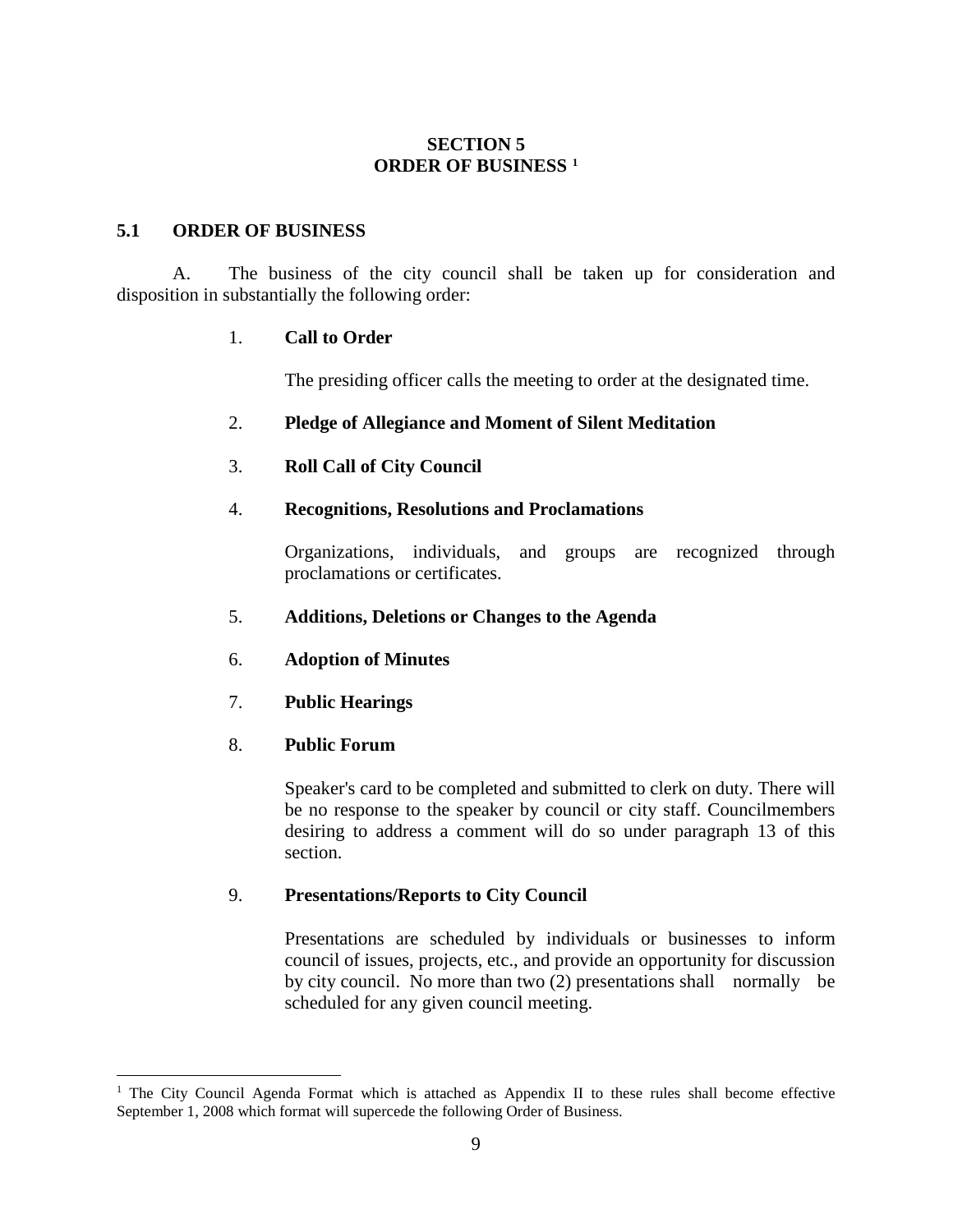#### **SECTION 5 – ORDER OF BUSINESS**

The council shall not take formal action upon issues or matters presented under presentations at the same meeting. If formal action is desired, such matters shall be deferred and scheduled for a subsequent or future council meeting for consideration. Council may, however, by a majority vote, act on items they deem necessary and appropriate. Items not requiring council action shall be directed to the city manager for consideration and further action.

## 10. **City Council – Action Items (Consent Agenda**

Items listed under the Consent Agenda are considered and adopted by City Council on one motion. If discussion on a Consent Agenda item is desired by an individual councilmember, that item will be removed from the Consent Agenda, and will be considered in the order that it appears on the Agenda.

#### 11. **City Council – Action Items (Non-Consent)**

#### 12. **Management Report – Status**

Management may give monthly updates on activities and ongoing projects and programs. These are non-action items.

#### 13. **City Council Reports**

Councilmembers may give updates on activities of individual members of the council or respond to comments of the public forum in paragraph 8 of this Section. These are non-action items.

#### 14. **City Manager Report**

The city manager may provide updates on current city activities, reports on issues raised at previous council meetings or special recognitions. These are non-action items.

#### 15. **City Attorney Report**

The city attorney may provide updates on current litigation.

## 16. **Police Chief Report**

17. **City Clerk Report**

#### 18. **Other Department Director Reports**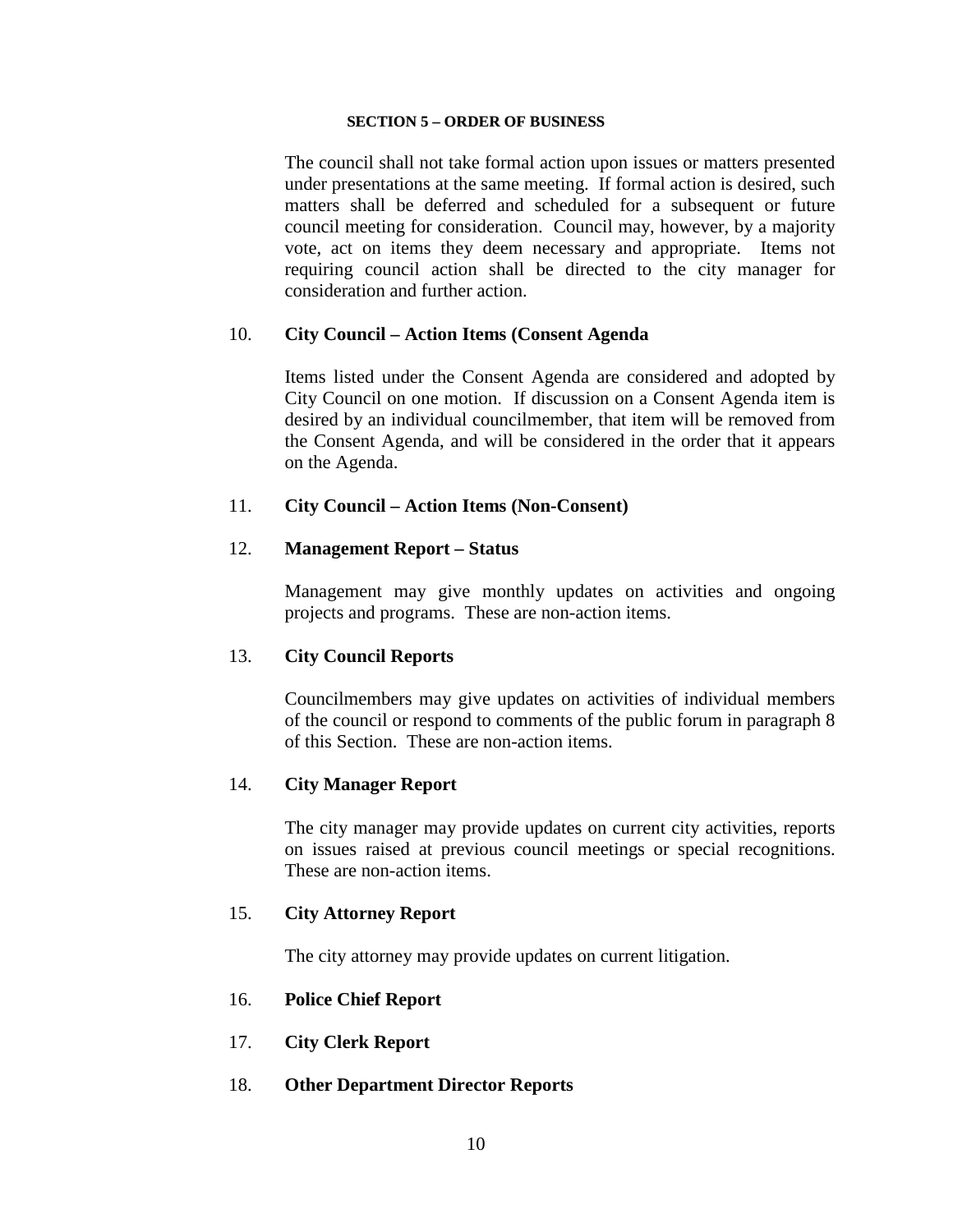#### **SECTION 5 – ORDER OF BUSINESS**

# 19. **Additional Public Forum**

# 20. **Adjourn**

B. The city council may modify the order of business, and add or delete agenda headings, upon a majority vote of council.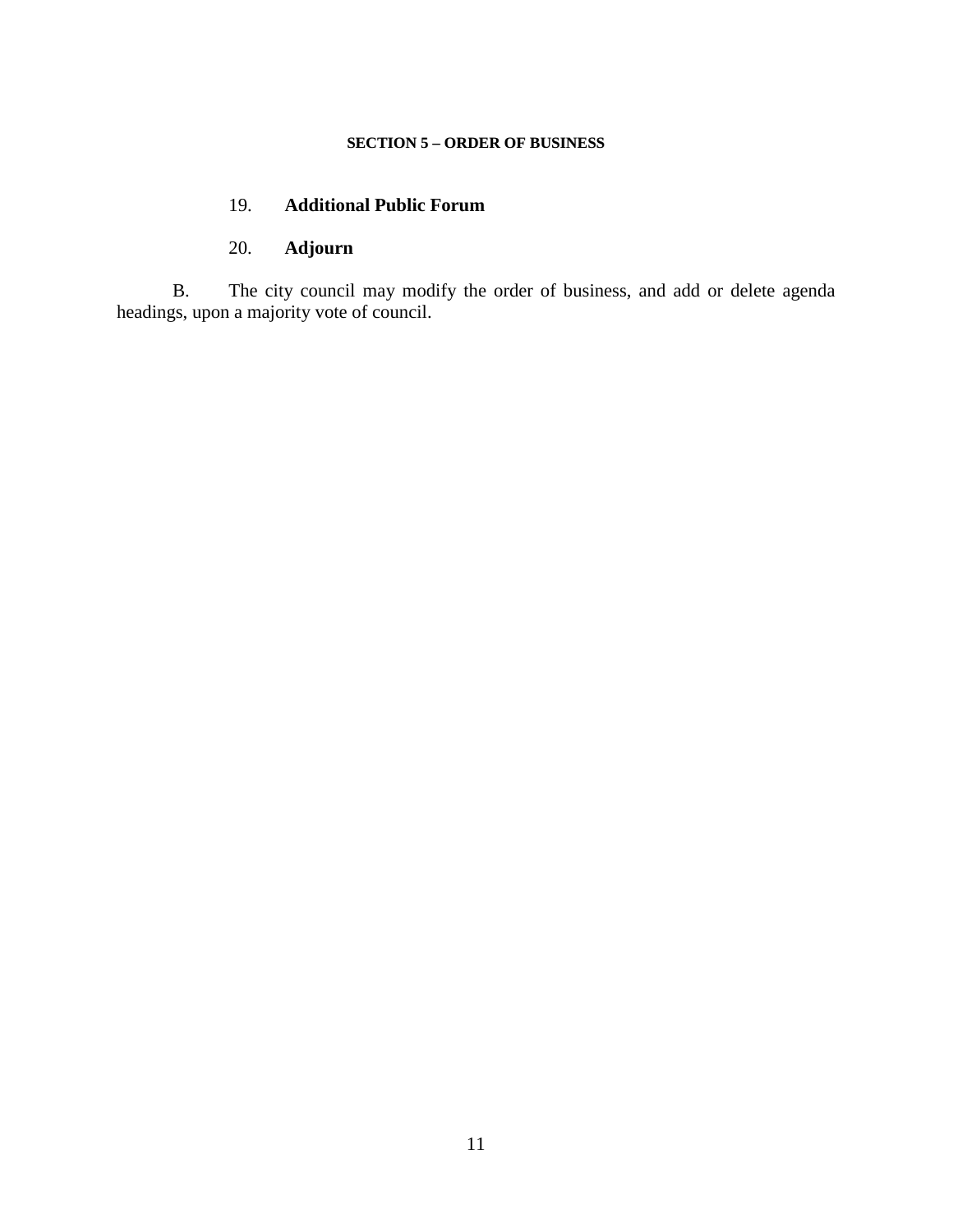# **SECTION 6 AGENDAS**

# **6.1 PREPARATION**

The city manager and city clerk shall prepare agendas for all formal and informal meetings.

# **6.2 POSTING OF NOTICE AND AGENDA**

A. Posting of Notice and Agenda. For every regular or special meeting, the city clerk or other authorized person, shall post a notice of the meeting, specifying the time and place at which the meeting will be held, and an agenda containing a brief description of all items of business to be discussed at the meeting. The notice and agenda may be combined in a single document.

B. Location of Posting. The notice and agenda shall be posted in a place to which the public has unrestricted access during at least normal business hours and where the notice and agenda are not likely to be removed or obscured by other posted material.

C. Posting for Regular Council Meetings. For any regular council meeting of the city council, the notice and agenda shall be posted no later than seventy-two (72) hours prior to the time set for the meeting.

D. Posting for Special Council Meetings. For any special meetings of the city council, the notice and agenda shall be posted and provided to councilmembers, no later than forty-eight (48) hours prior to the time for the meeting.Special meetings, limited to the subjects specified in the call, may be convened by the mayor and any two (2) council members. The city council shall prescribe the means of serving or furnishing notice to its members. The first order of business shall be the determination by a vote of four (4) members of the council that a special meeting is justified. *(Charter, Article III, Section 12).*

# **6.3 SUBMISSION OF ITEMS**

All reports, communications, ordinances, resolutions, contract documents or other matters to be considered at a Council meeting must be delivered to the city manager within the time frame determined by him/her. The office of the city clerk shall arrange an agenda packet, with all attachments, that will be submitted to the council, by Thursday, the week before the meeting.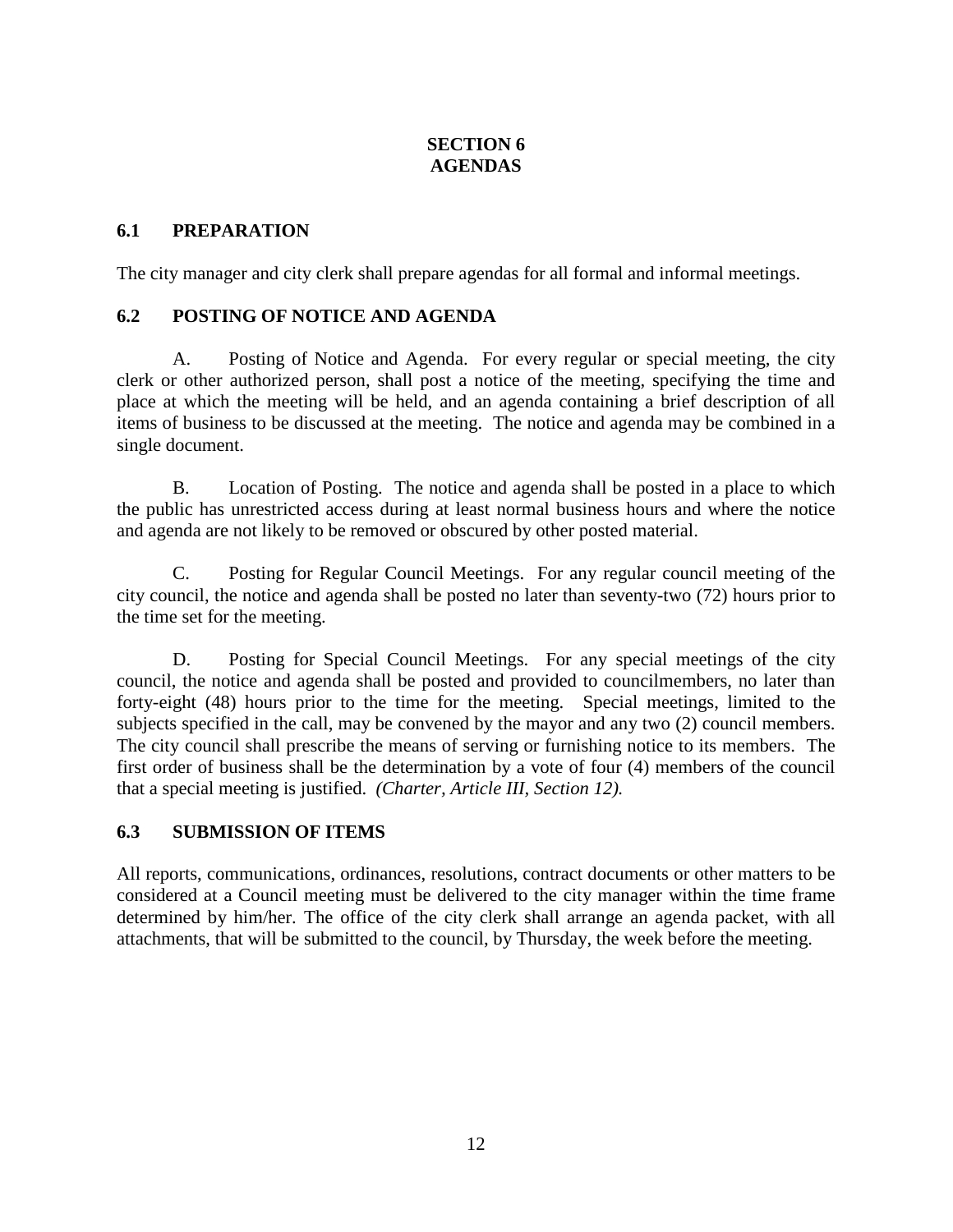#### **SECTION 6 – AGENDAS**

# **6.4 PLACING AN ITEM ON THE AGENDA FOR ACTION BY COUNCILMEMBERS**

A. Any councilmember may request an item be placed on a future agenda:

1. During a meeting.

2. Advising the city manager or city clerk of the item during the preparation of the agenda.

# **6.5 PLACING AN ITEM ON THE AGENDA (THE PUBLIC)**

A. A member of the public may request an item be placed on a future agenda:

1. During public comments at a meeting and upon consensus of council.

 2. Contacting a councilmember who in turn requests through the city manager or city clerk that the item be placed on the agenda during the preparation process of the agenda.

## **6.6 AGENDA CONTENTS**

A. Description of Matters. All items of business to be discussed at a meeting of the city council shall be briefly described in the agenda. The description should set forth as clearly as practical a description of the item and the proposed action to be considered so that members of the public will know the nature of the action under review and consideration.

B. Availability of the Agenda to the Public. The agenda for any regular or special meeting shall be made available to the general public as soon as it is practical after delivery to the councilmembers.

C. Limitation to Act on Only Items on the Agenda. No action shall be taken by the councilmembers on any item not on the posted agenda, subject only to the exceptions listed below:

 1. Upon a majority determination that an "emergency situation" (as defined by State Law) exists; or

 2. Upon a determination by a majority vote of the city council that there is a need to take immediate action and that the need to take the action came to the attention of the city officials subsequent to posting of the agenda.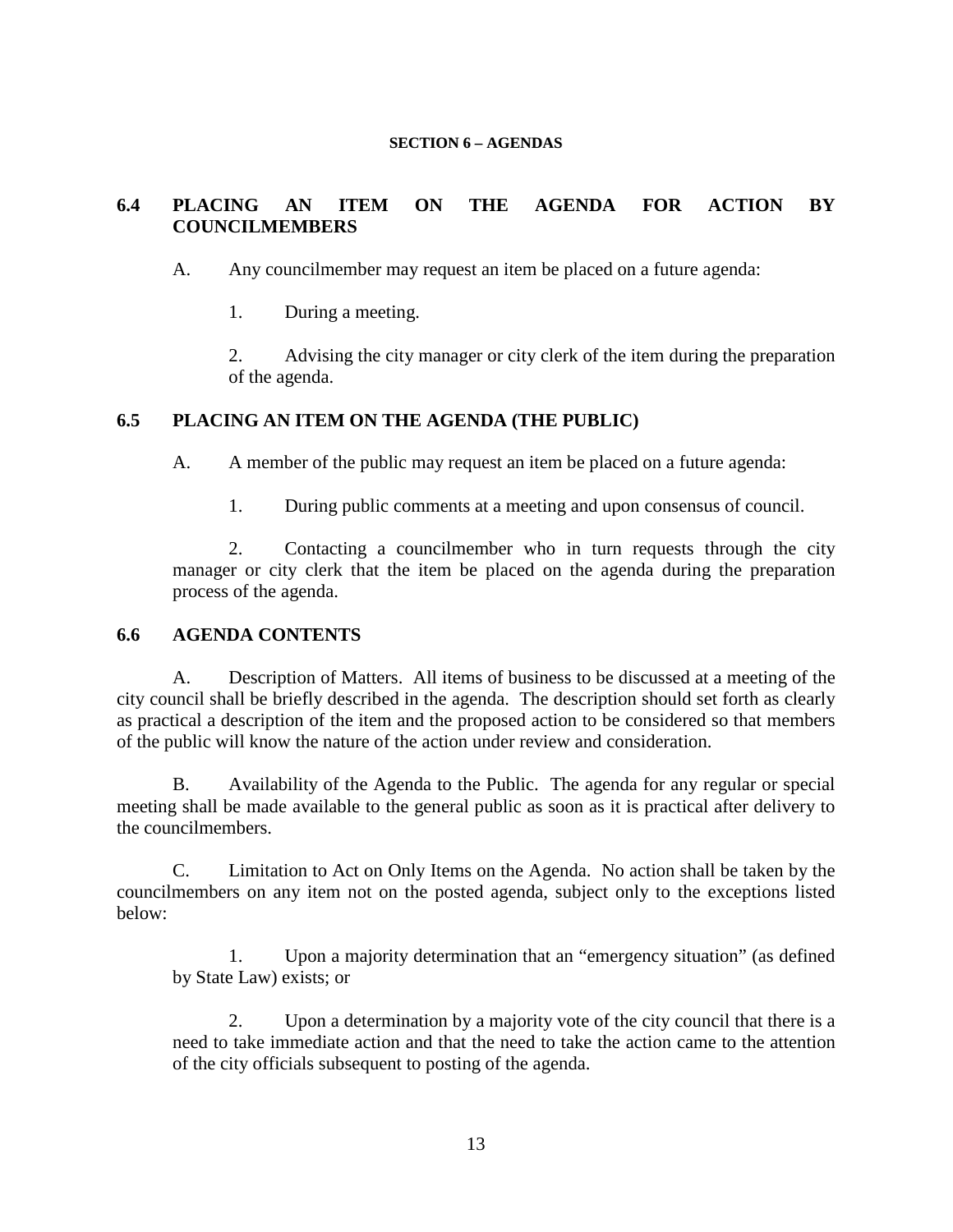#### **SECTION 6 – AGENDAS**

# **6.7 MODIFICATION OF AGENDA**

A. The city council, by a majority vote or general consent of its members, may modify the agenda at a meeting by:

 1. Adding an additional item per the request of a councilmember or the city manager.

2. Proposing the rearranging of agenda items.

 3. Removing an agenda item per the request of a councilmember or the city manager.

## **6.8 DISTRIBUTION**

The agenda shall be provided to the news media and posted on the city hall bulletin board. The agenda will also be placed on the Internet. A reasonable number of extra copies of the agenda will be available for the public.

Agendas will be mailed to individuals who provide the office of the city clerk with an adequate number of self-addressed stamped envelopes.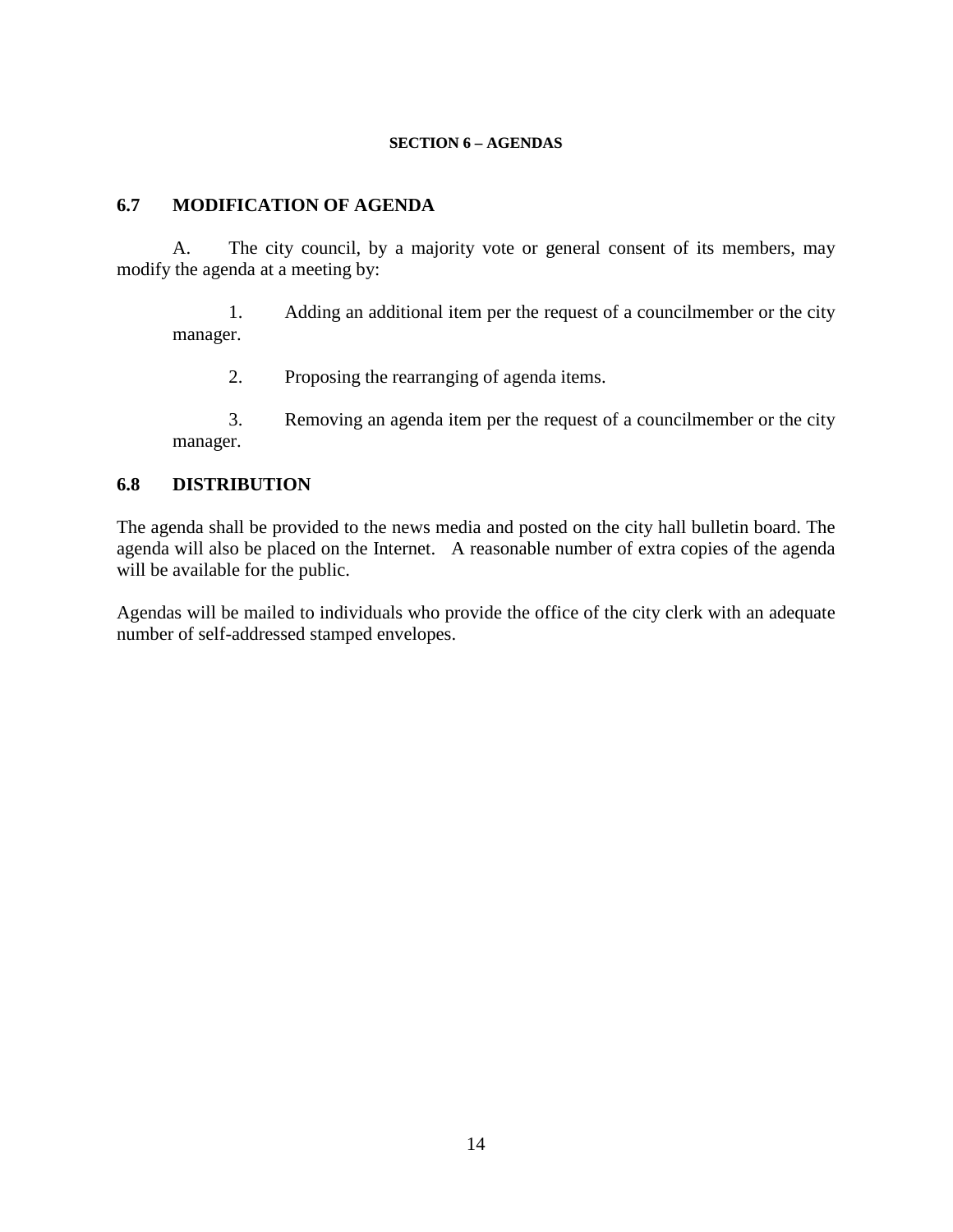# **SECTION 7 CONSENT AGENDA**

# **7.1 PURPOSE**

The use of the consent agenda is a tool for shortening the time spent on unnecessary discussion and the number of motions made at a council meeting. The consent agenda items are considered as one item of business and is an agenda heading. It contains routine items which are not considered controversial in nature and which do not need further discussion. The items on the consent agenda will usually be ones which the city council is familiar with or self-explanatory enough to the point that no discussion is needed. The consent agenda, therefore, is a list of items which can be acted upon officially by the city council, without discussion, by means of a single motion and vote. A motion is made and seconded that the consent agenda be approved as submitted.

# **7.2 IDENTIFICATION OF CONSENT ITEMS ON AGENDA**

An item under consent agenda is indicated by an asterisk located to the left of the item number and is scheduled as a regular item of business under its appropriate heading. The presiding officer will read aloud each of the items to be considered as part of the consent agenda before entertaining a motion for approval.

## **7.3 REMOVAL OF AGENDA ITEMS FROM CONSENT**

A. Items may be removed from consent agenda and considered during the regular agenda per a councilmember's request. If an item needs discussing, it is removed from the consent agenda at that time by the councilmember requesting same and discussed and acted upon separately in its normal sequence on the regular agenda.

B. The council may remove an item upon the request of a member of the public if there is a majority consensus of council to do so. If approved, the item will be considered in its normal sequence on the agenda.

## **7.4 MINOR QUESTIONS**

A councilmember may ask questions on any item without it being pulled from the consent agenda when clarification is sought that will not involve extended discussion. The question will be addressed prior to the motion for adopting the consent agenda. Councilmembers are encouraged to seek clarification prior to the meeting, if at all possible.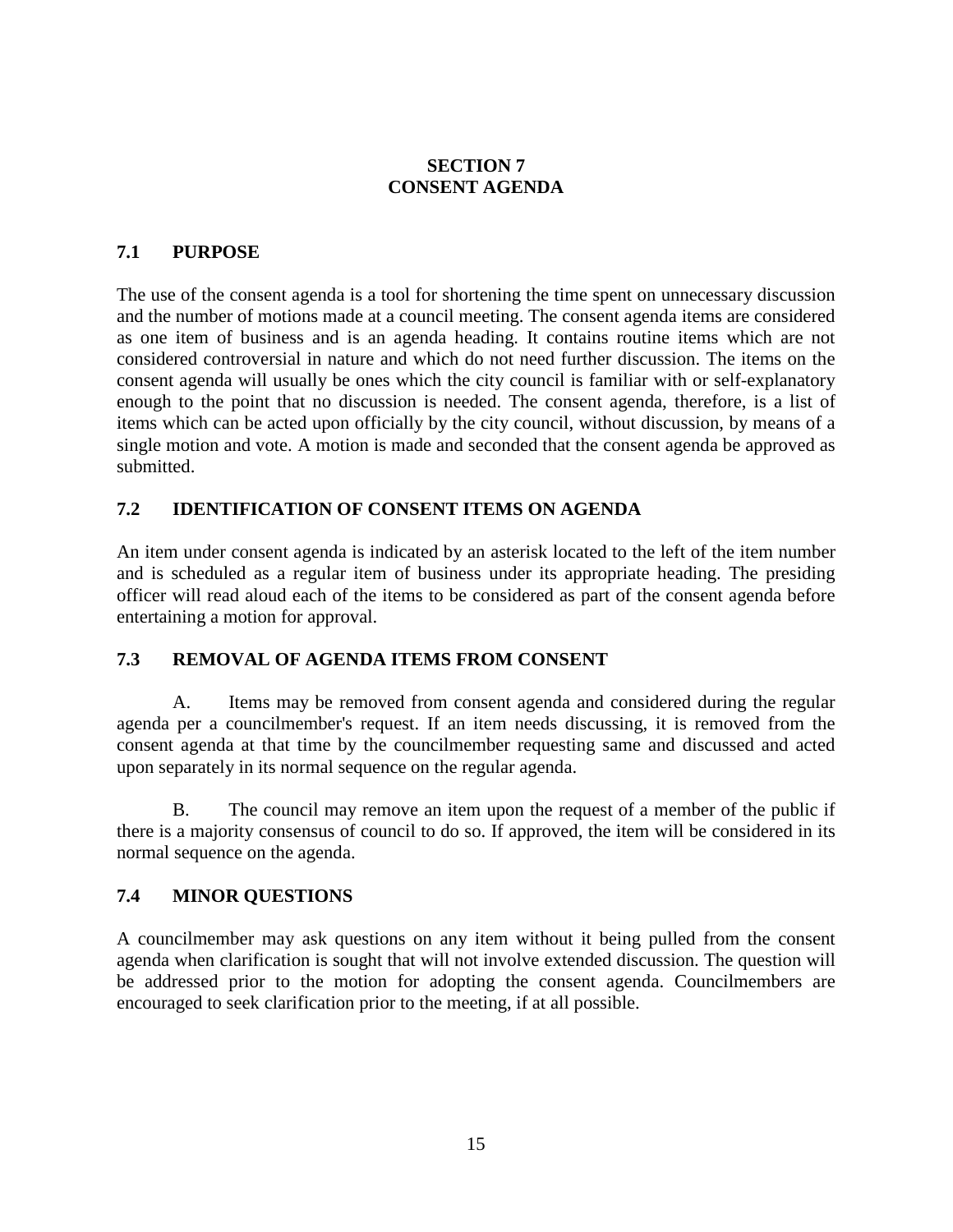#### **SECTION 7 – CONSENT AGENDA**

## **7.5 PUBLIC HEARINGS EXCLUDED**

Items for "Public Hearings" are not considered under the consent agenda as they are open to public comment and discussion.

## **7.6 DETERMINATION OF CONSENT ITEMS**

The city manager and the city clerk shall determine the items to be placed on the consent agenda.

## **7.7 IDENTIFICATION OF CONSENT ITEMS IN MINUTES**

In the minutes, the items considered under the consent agenda will have asterisks to the side of them and the motion made on the consent agenda items will be recorded only once and in full under the consent agenda heading.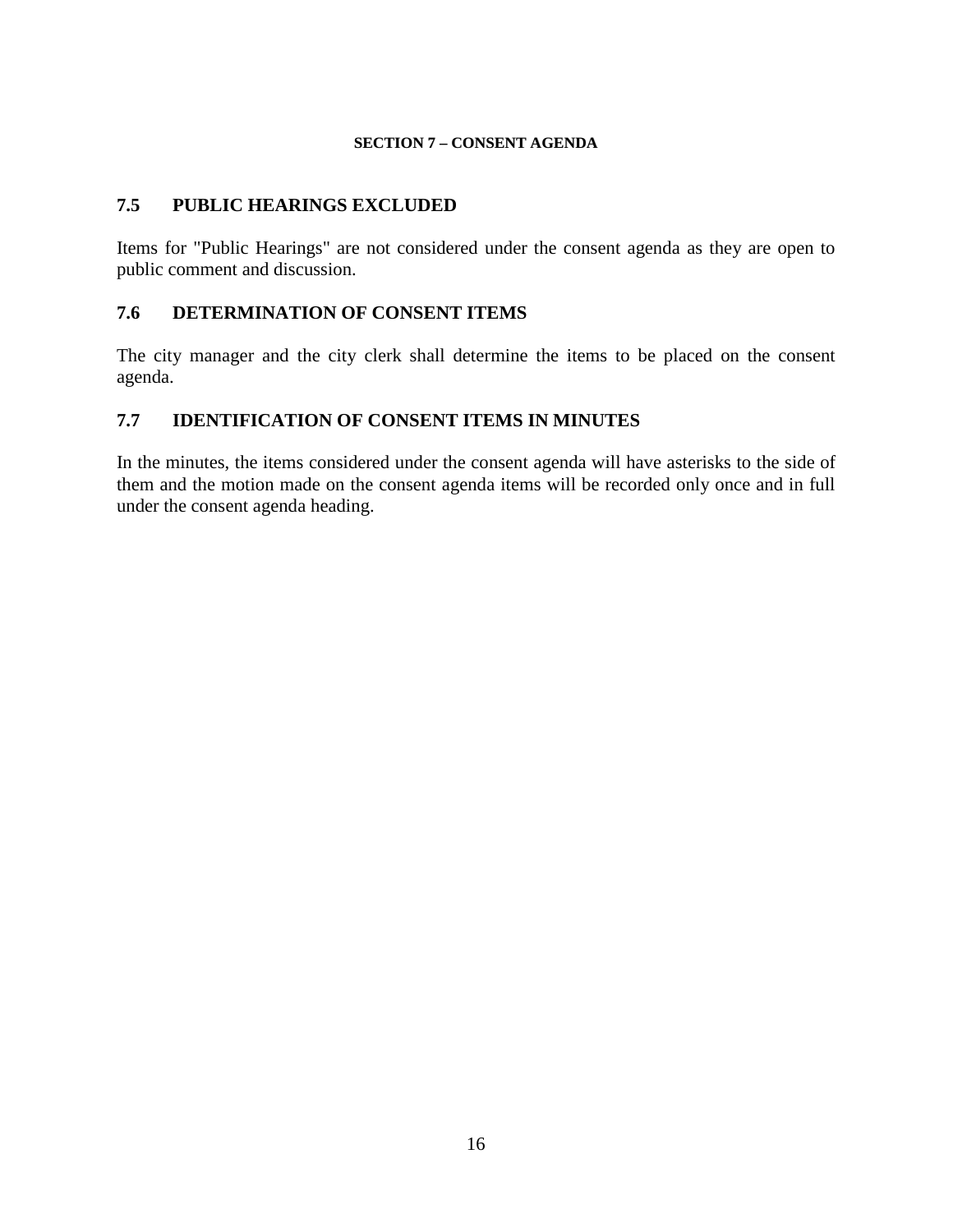# **SECTION 8 PUBLIC COMMENTS**

## **8.1 PURPOSE**

These procedures are established to provide an orderly method for the city council to receive comments from the public on specific agenda items and general matters at public meetings. Public presentations to the city council shall be in accordance with the following rules and guidelines, which shall be enforced by the presiding officer.

#### **8.2 PUBLIC COMMENTS**

A. Public Hearing Items

 1. Individuals addressing "Public Hearing" items do not have to ask for nor complete a 'Public Comment' card for time to address the city council prior to the meeting.

 2. Individuals present to address specific agenda items listed under "Public Hearings" will address the city council, using the guidelines established for same, at the time the item is considered by the city council.

 3. The presiding officer will read the agenda item being considered, open the public hearing, and ask for public comments "for" or "against" the item. Individuals wishing to address council will raise their hands at the appropriate time and the presiding officer will call upon the individuals to approach the lectern.

 4. The city council may recall an individual to provide additional information or to answer questions.

 5. The speaker shall be limited to three (3) minutes time. Any unused time by a speaker may not be donated to another speaker.

B. Agenda Items Listed Under Consent Agenda

 1. The city council will determine if an agenda item listed under consent agenda will be removed and opened for discussion if an individual submits a public comment card to address same.

 2. The presiding officer may allow a speaker who has completed a public comment card on an agenda item under consent agenda to address the city council prior to action being taken on the consent agenda. If the city council indicates that it has no discussion on the item after the speaker addresses the council, it will remain on the consent agenda.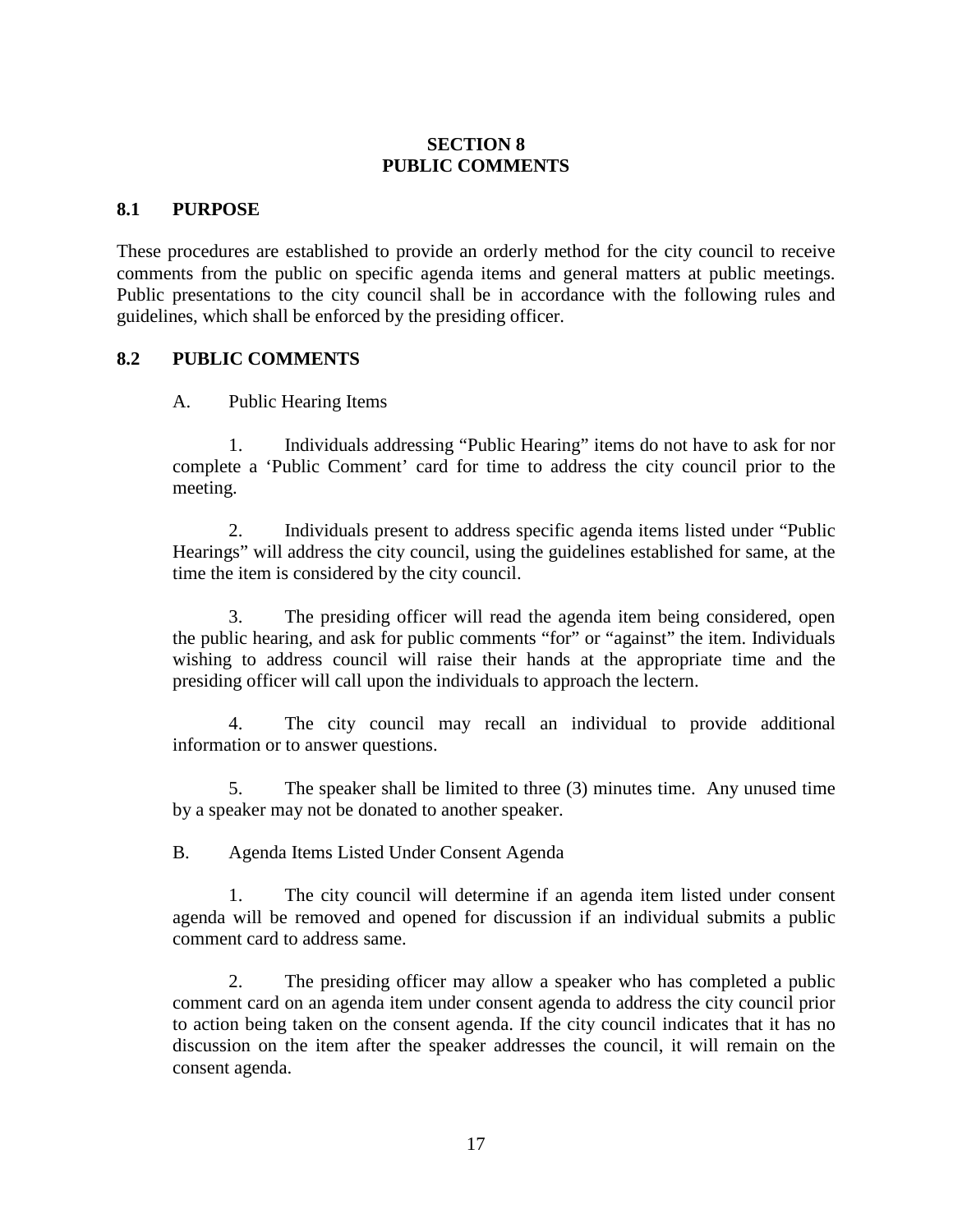#### **SECTION 8 – PUBLIC COMMENTS**

3. The speaker shall be limited to three (3) minutes.

 4. The city council may recall an individual to provide additional information or to answer questions.

C. Public Forum After Public Hearings

 1. Individuals who wish to address items not specifically listed on the agenda will be given the opportunity to address the city council under the agenda heading of "Public Forum" after the heading of "Public Hearings".

 2. Individuals may request to speak by completing a "Public Comment" card at the meeting, and submitting it to the clerk.

 3. The speaker shall be limited to three (3) minutes. Time may not be donated to another speaker.

 4. The City Council may respond to selected comments under the heading of "City Council Reports".

D. Additional Public Forum

 1. Individuals who wish to address items not specifically listed on the agenda will be given the opportunity to address the city council under the agenda heading of "Additional Public Forum" at the end of the meeting.

 2. Individuals wishing to speak at the end of the meeting need only to raise their hands when the presiding officer opens the "Additional Public Forum" section. The presiding officer will call upon the individuals to approach the lectern.

 3. The speaker shall be limited to three (3) minutes. Time may not be donated to another speaker.

 4. The City Council may recall an individual to provide additional information or to answer questions.

E. Addressing the City Council

 1. Individuals shall come to the lectern and clearly state their name and address for the record.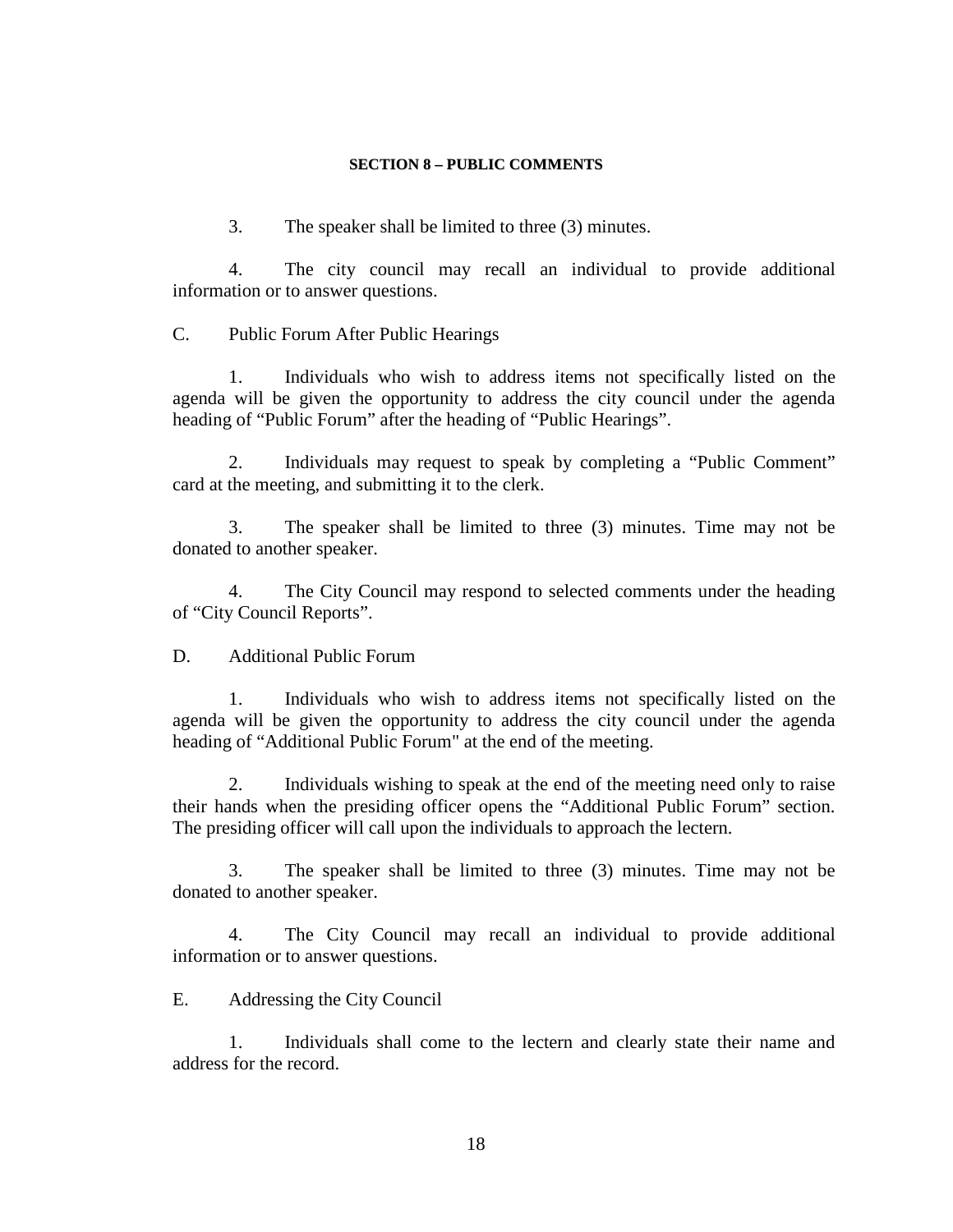#### **SECTION 8 – PUBLIC COMMENTS**

 2. All comments shall be addressed to the council as a body and not to any individual member thereof.

 3. All questions directed to the city council shall be addressed through the presiding officer.

 4. Groups are encouraged to select a representative to conserve time and avoid repetition. No person will be denied the privilege of speaking as long as he/she meets the above requirements.

 5. The presiding officer, by virtue of the office, may implement other rules of procedures to assure fair hearing to all who are present as speakers and members of the audience.

# **8.3 ADDRESSING PUBLIC COMMENTS**

The city council may address the comments from the public as stated above. There shall be no input or additional remarks from the audience while council is addressing comments. The council may recall an individual to the lectern to provide additional information or to answer questions.

## **8.4 ACTION ON ITEMS**

The council shall not take formal action upon issues or matters presented by the citizenry under public comments at the same meeting. If formal action is required, the item will be scheduled for the next regular council meeting for consideration. Items not requiring council action shall be directed to the city manager for consideration and further action. Council may, by a majority vote, act on items that are declared by council to constitute an emergency.

## **8.5 WORKSHOPS AND SPECIAL MEETINGS**

Public comments are not scheduled as an agenda heading for workshops and special meetings. The city council shall make such a determination at the beginning of the special meeting or workshop as to whether public comments will be allowed. A decision to allow public comments shall be approved by a majority vote, or in the case of a workshop, by a consensus of the city council.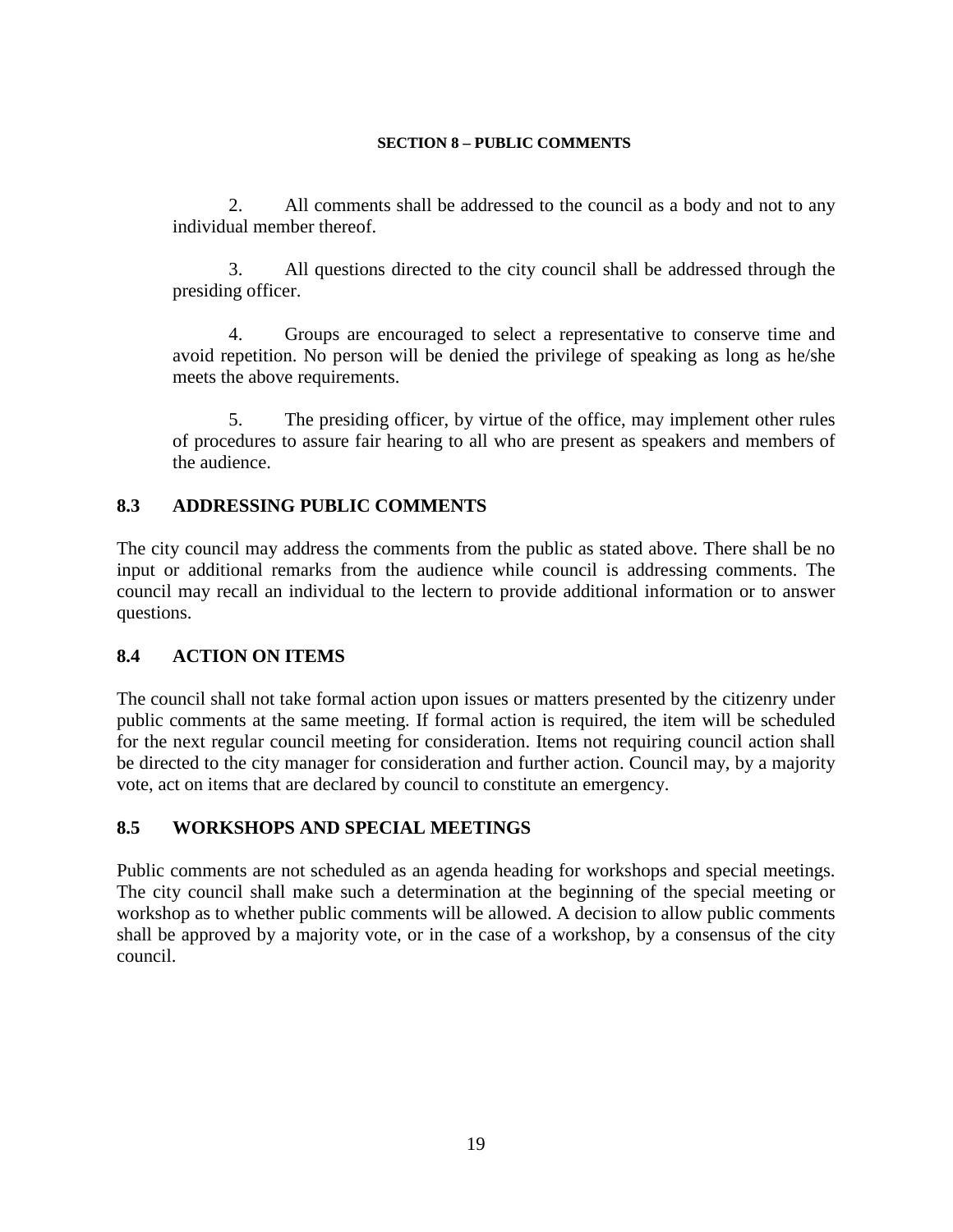# **9.1 PRESIDING OFFICER; RIGHTS AND PRIVILEGES**

The presiding officer may discuss and vote on matters being considered by council. The presiding officer may make motions and discuss issues from the chair. When doing so, he/she shall relinquish the chair to the deputy mayor or the next councilmember in line until a vote is taken on the matter. The presiding officer may second a motion without relinquishing the chair; he/she may not be deprived of any of the rights and privileges of any other councilmember by reason of holding such position.

# **9.2 RECOGNITION BY PRESIDING OFFICER**

Councilmembers desiring to speak shall address the presiding officer, and upon recognition by the presiding officer, shall confine themselves to the subject matter under discussion.

# **9.3 INTRODUCTION OF MOTION.**

A. Business to be acted upon is brought before council by motion in the affirmative only. A motion may also follow the presentation of a report or communication.

B. There can be only one main motion on the floor at a time; it requires a second. A main motion is debatable and all discussion must be germane to the motion.

C. Main motions shall be stated clearly and concisely utilizing language that reflects the exact intent and action being sought by the councilmember, whether in the positive or negative. A long or complicated motion must be submitted in writing.

D. To make a motion, a councilmember must be recognized by the presiding officer. The maker will have the right to speak first in the discussion.

# **9.4 SECOND TO A MOTION**

A. The purpose of a second to a motion is to place the motion before the council for discussion and action. A second merely implies that the seconder agrees that the motion should come before the meeting and not that he/she necessarily favors the motion.

B. The requirement of a second is for the presiding officer's guidance as to whether the motion should be placed before the council for consideration. The purpose of a second is to prevent time from being consumed by the council having to consider a motion that only one person desires to see introduced.

C. A motion that fails to obtain a second dies.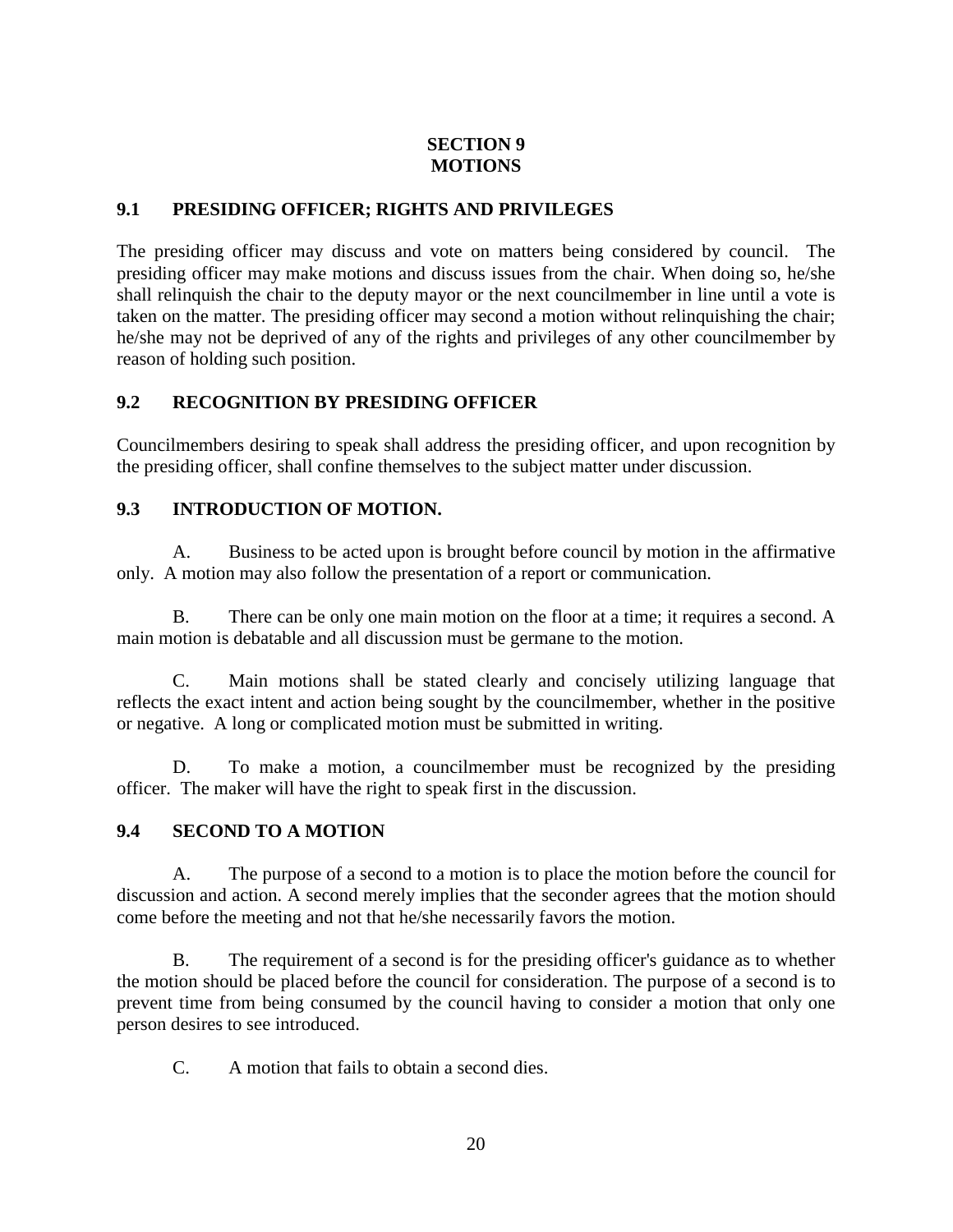D. A seconder cannot prohibit the maker from withdrawing a motion by refusing to withdraw the second.

## **9.5 STATING THE MOTION**

A. Neither the making nor the seconding of a motion places it before the city council; only the presiding officer can place the motion before council for discussion. The presiding officer may change the wording in order to make it easier to understand provided the meaning is not changed. When the presiding officer has placed the motion before council, the motion is pending and open to discussion.

B. All discussion must deal only and specifically with the subject of the motion. When the remarks of a councilmember begin to stray from the topic at hand, it is the duty of the presiding officer to interrupt the speaker and insist that discussion be to the point. When discussion has been exhausted, the presiding officer puts the issue to a vote.

C. After the vote, the presiding officer announces whether the motion carries or fails. If a councilmember disputes the result as announced or the presiding officer is unable to determine the vote, the presiding officer shall ask for a roll call vote to make certain of the decision.

## **9.6 DISCUSSION PRIOR TO A MOTION**

There shall be no discussion on any issue prior to the presiding officer placing a motion before council for consideration.

# **9.7 PRIVILEGE OF BEGINNING AND CLOSING DISCUSSION**

The councilmember making a motion shall have the privilege of speaking first and last, if so desired, to the motion under discussion.

## **9.8 LIMITATION ON DISCUSSION**

No councilmember shall speak more than once on a subject or a motion until every other councilmember has had the opportunity to speak. Council members shall refrain from speaking more than twice on the same subject at the same meeting.

## **9.9 (Reserved)**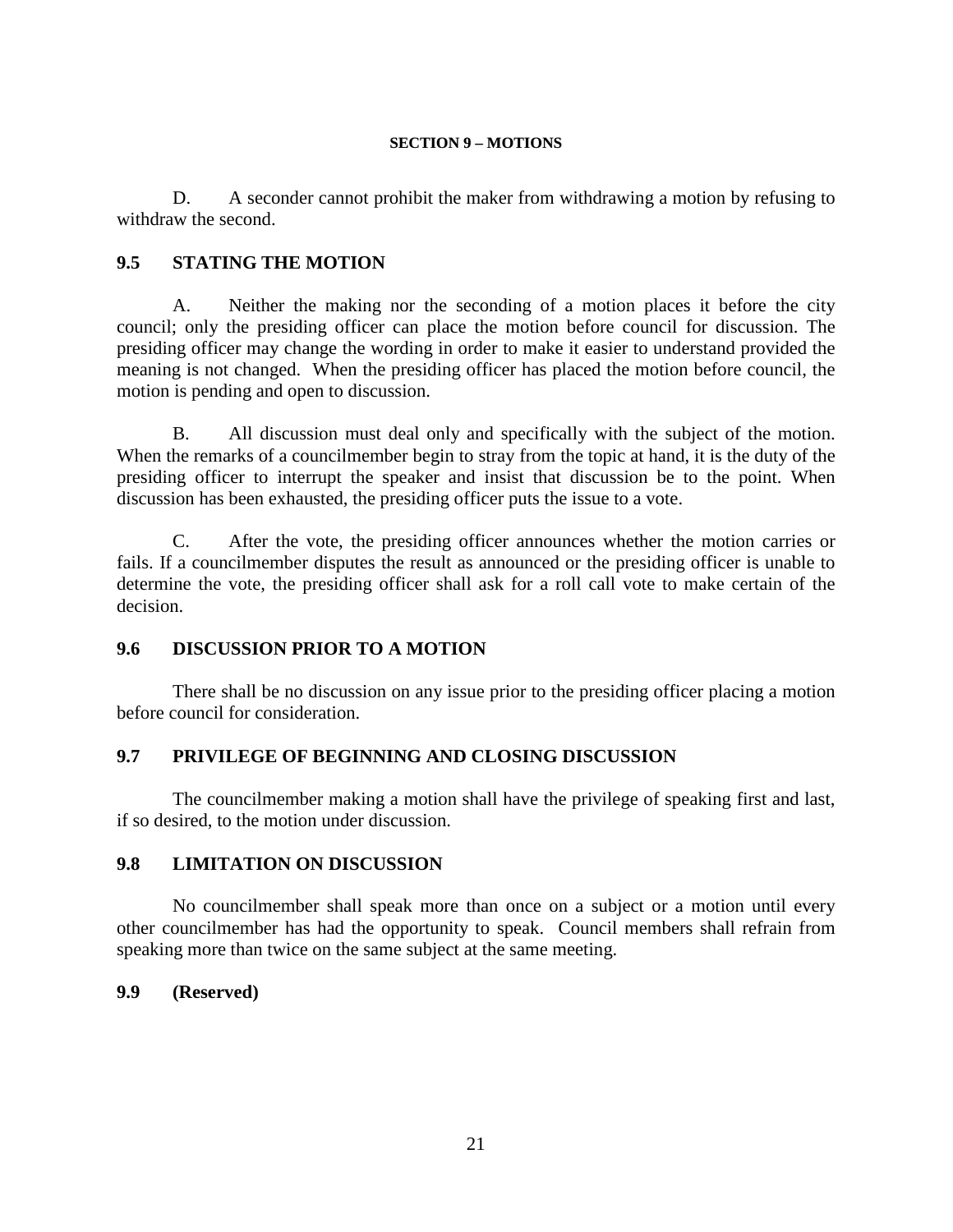## **9.10 INTERRUPTIONS**

A councilmember, once recognized by the presiding officer, shall not be interrupted when speaking unless the presiding officer or another councilmember calls a point of order, or unless the speaker chooses to yield to questions for another member. If councilmembers, while speaking, are called to order, they shall cease speaking until the issue regarding order is determined, and if in order, they shall be permitted to proceed.

#### **9.11 POINT OF ORDER**

A. When a councilmember questions a procedure or notices a violation of the rules that she/he considers will do harm if allowed to pass, the member can make a point of order without waiting for recognition from the presiding officer and may interrupt another member speaking. This action calls the attention of the presiding officer to the procedure being questioned or the violation of a rule when the presiding officer fails to notice it or neglects to call it.

B. A point of order must be raised when the breach occurs. After any discussion or business has intervened, it is too late. Points of order should not be raised on minor irregularities of a purely technical character.

C. The point of order interrupts business. The presiding officer either rules that the point of order is well taken and orders the mistake, omission, or violation to be corrected, or rules that the point of order is not well taken and resumes business at the point where it was interrupted.

## **9.12 APPEAL ON RULING OF POINT OF ORDER**

A. Councilmembers have no right to criticize a ruling of the presiding officer on a point of order unless they appeal the decision. An appeal is by motion, which allows two members who disagree with a ruling to submit it to the entire council for a decision. An appeal requires a motion and its purpose is to reverse the ruling of the presiding officer. This motion requires a second and is immediately open for discussion. The appeal must be made immediately after the ruling has occurred.

B. Upon an appeal, the presiding officer must state the reason for the decision. Councilmembers may speak only once. When councilmembers are through with discussion, the presiding officer may speak a second time.

C. A majority of the council may reverse or modify the presiding officer's decision. A motion to appeal is lost or fails with a tie vote and sustains the decision of the presiding officer.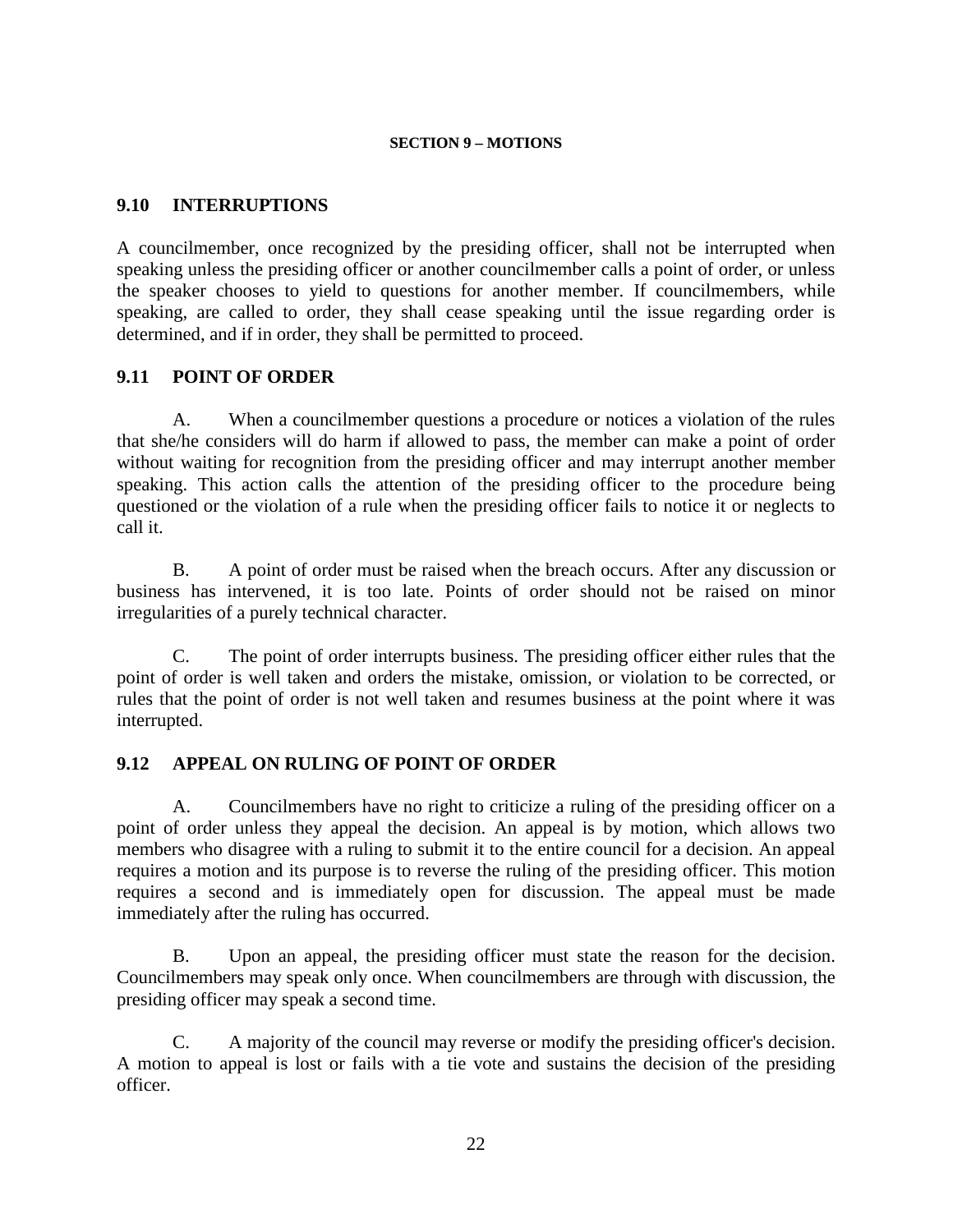## **9.13 WITHDRAWAL OF MOTION**

A. A councilmember may withdraw his/her motion at any time before it is put to a vote. When a motion is withdrawn, it is no longer under consideration. The second need not be withdrawn as the withdrawal of the motion makes the second moot.

B. A seconder cannot prohibit the maker from withdrawing the motion by refusing to withdraw the second.

# **9.14 MOTION TO RECONSIDER**

The reconsideration of issues previously-acted upon is discouraged, but any member of council may make a motion to reconsider any action taken by the council during the meeting at which such action was taken. A matter may be reconsidered by the City Council if a member on the prevailing side of the vote requests reconsideration. Such a motion may be made at a meeting where such action is taken or at a subsequent meeting of the Council**.** 

## **9.15 SECONDARY MOTIONS**

A. When any main motion is upon the floor and the subject matter is under discussion, no motion shall be received except the following, which must also have a second, and such motions shall have precedence in the following order, to-wit:

- 1. Discussion can take place on the motion:
	- a) To amend the main motion
	- b) To appeal the ruling on a point of order.
- 2. Discussion cannot take place on the motion:
	- a) To table, postpone, continue, defer, extend, delay
	- b) To call the question.

B. A secondary motion is a procedural motion that is considered before a vote on a main motion. When a secondary motion is made, it becomes the immediately-pending motion, while the main motion remains pending.

# **9.16 AMENDMENT TO MOTION**

A. When a main motion is made, it can be amended. Councilmembers can make as many amendments as they like until the main motion accurately reflects the will of the majority. Only one amendment at a time to the main motion shall be entertained. There shall be no amendments to amendments to the main motion.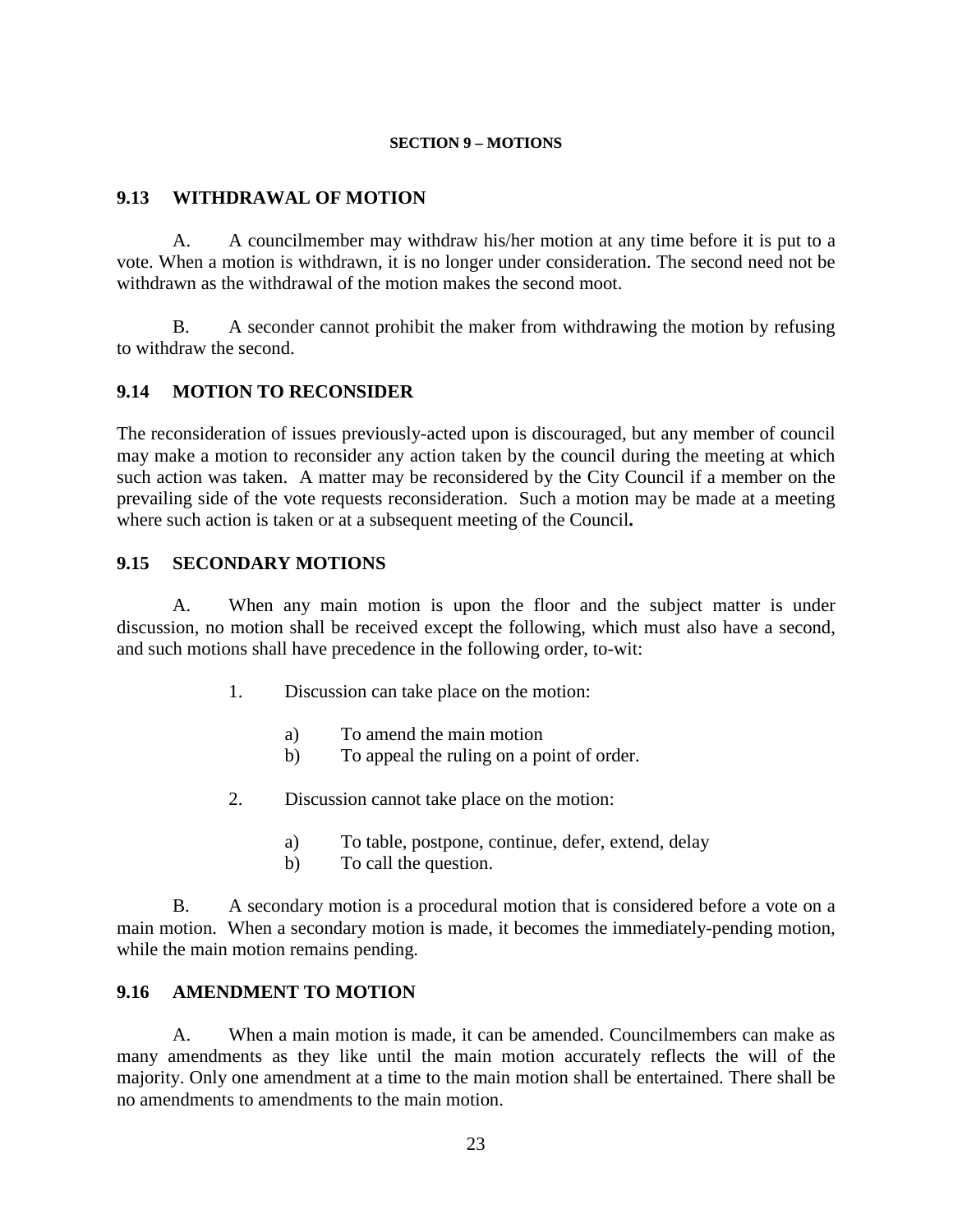B. To present an amendment to a motion, a councilmember must first be recognized by the presiding officer. An amendment must be moved and seconded. Amendments must be specifically worded. The presiding officer shall restate the motion to amend and also read how the main motion will change if the amendment is passed. Discussion can only take place on the amendment. Once discussion has been exhausted, the presiding officer shall call for a vote on the amendment.

C. If an amendment is approved, prior to the vote being taken on the main motion, the councilmember who seconded the main motion has the right to withdraw the second if he/she does not agree with the main motion as amended. If the second is withdrawn, the presiding officer shall ask for another second to the motion. If the maker withdraws the main motion, the main motion is moot.

## **9.17 RECESS DURING MEETINGS**

A. A recess is a short intermission within a meeting which does not destroy its continuity as a single gathering, and after which proceedings are immediately resumed at the point at which the meeting was interrupted.

B. The presiding officer has the power to call for a recess. Recesses requested by other council members require a majority vote of council. The presiding officer will announce the amount of time allotted for the recess.

#### **9.18 MOTION TO TABLE**

A. 'Table' shall mean the resetting or rescheduling of an item or issue placed on an agenda for consideration by the city council which includes, but is not limited to, extensions, continuances, delays, deferrals, and postponements.

B. Motions shall not be tabled; only items or issues can be tabled.

C. The time frame in which a tabled issue or item will be considered or reconsidered shall be determined by the city council, except when provided by city code. The council shall determine when the issue or item will be next-considered, the extent of discussion to be permitted, and where the item or issue will be placed on the agenda. An item or issue shall not be tabled indefinitely.

## **9.19 CALL THE QUESTION**

If a councilmember desires to close the discussion on a pending motion so that it will come to an immediate vote, he/she can 'call the question'. Because it takes away the right of councilmembers to continue discussion, it requires a motion, a second, and a majority vote.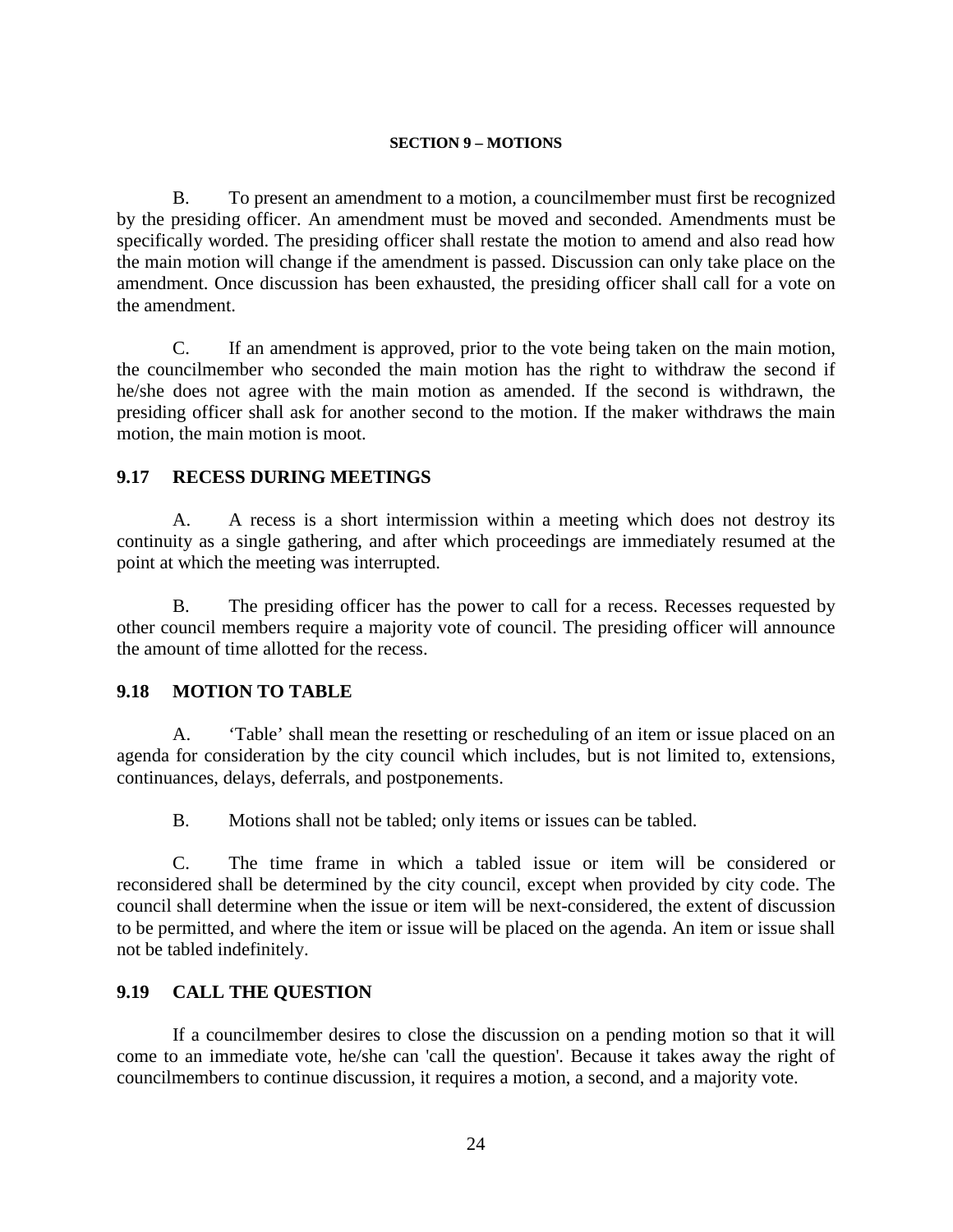There is no discussion on this motion. In making the motion, the maker cannot interrupt a speaker.

# **9.20 ADJOURNMENT**

A. Adjournment is announced by the presiding officer asking if there is any further business. If there is none and there are no objections, the presiding officer adjourns the meeting. Councilmembers agree to the adjournment by silent consent.

B. If an objection is offered by a councilmember, a motion, second, and a majority vote of council is required to adjourn.

# **9.21 CONSENSUS**

A. In cases where there seems to be no opposition in routine business or on subject matters of little importance, time can be saved by the procedure of general consent. Such action is in accord with the principle that rules are designed for the protection of the minority and generally need not be strictly enforced when there is no minority to protect.

B. General consent may be used to take action without the formality of a motion.

C. If there is an objection, the presiding officer must consider the subject matter in the regular manner.

# **9.22 FAILURE TO OBTAIN A MOTION**

Failure to obtain a motion by the city council to act upon an issue or item being considered, which requires council action to dispose of same, shall be considered a denial or rejection of the item or issue.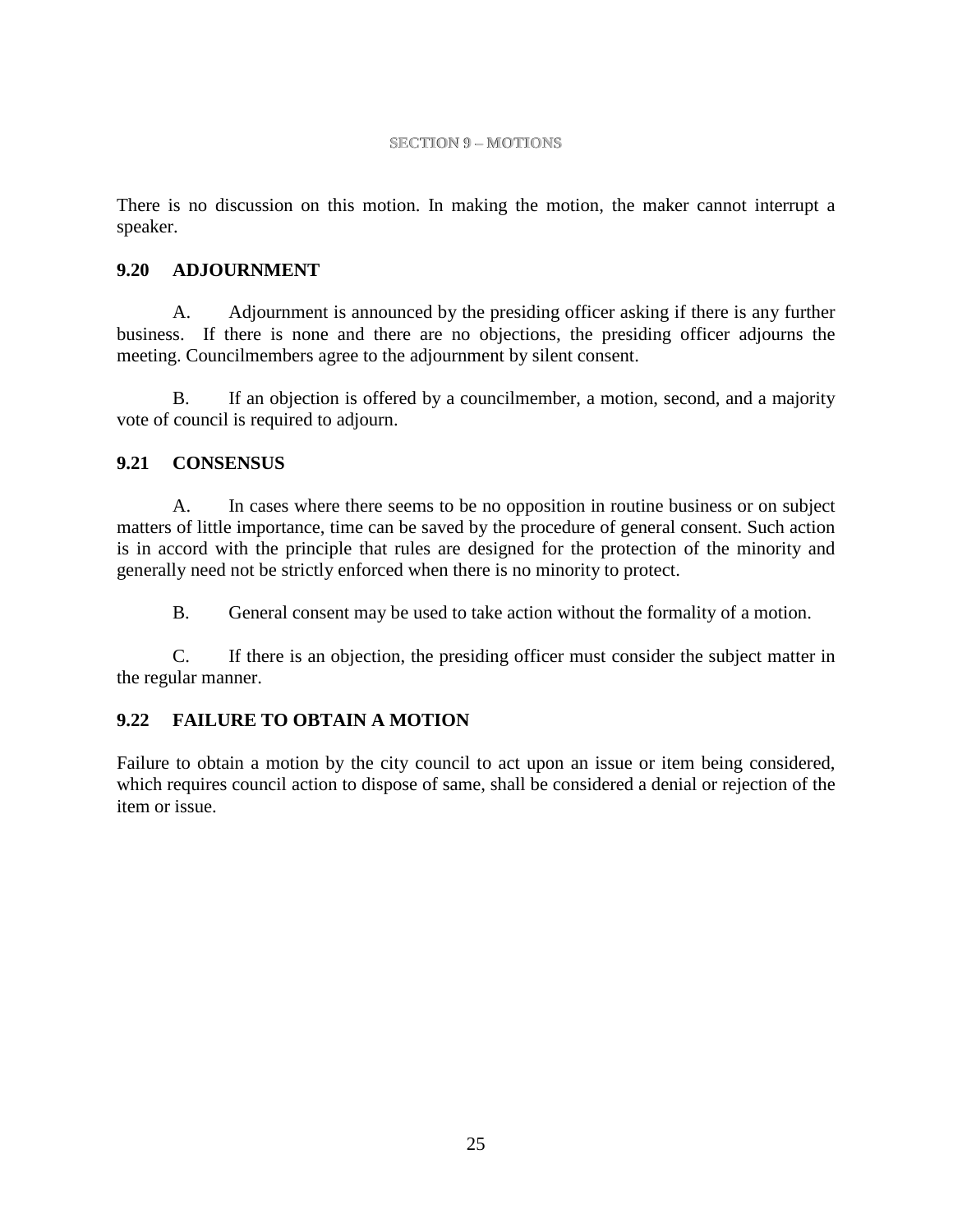## **SECTION 10 VOTING**

# **10.1 QUORUM**

The presence of four (4) councilmembers at a meeting shall constitute a quorum for the transaction of business, however, a smaller number may adjourn from time to time and may require the attendance of absent members in such manner and under such penalties as the city council may prescribe. (*Charter, Article III, Section 13*).

# **10.2 MAJORITY**

A. Four (4) councilmembers present at a meeting shall constitute a majority. (*Charter, Article III, Section 13*).

B. No action of the council, except as otherwise provided by law and/or except raising a quorum, shall be valid or binding unless adopted by the affirmative vote of at least four (4) members of the council.

C. A super majority is one (1) more than half the number of members on council. Thus, a seven-member council requires four (4) votes, which votes must all be in the affirmative or negative.

## **10.3 VOTING REQUIREMENTS AND CONFLICTS**

A. The sections of the Florida Statutes pertaining to voting requirements and conflicts are summarized as follows:

1. Florida Statutes, Chapter 286.012, Voting Requirement

Each councilmember present at a meeting is required to vote on official matters and a vote recorded in the minutes for each, unless there is a conflict of interest.

2. Florida Statutes, Chapter 112.3143(3)(a), Voting Conflicts

No councilmember shall vote in an official capacity upon any measure which would inure to his or her special private gain or loss, or which he/she knows would inure to the special private gain or loss of any principal by whom he or she is retained, of the parent organization or subsidiary of a corporate principal by which he or she is retained, of a relative, or of a business associate. Councilmembers are required to abstain from voting and must publicly announce the nature of their interests before the vote. A memorandum of voting conflict must be filed with the city clerk within 15 days after the vote occurs, disclosing the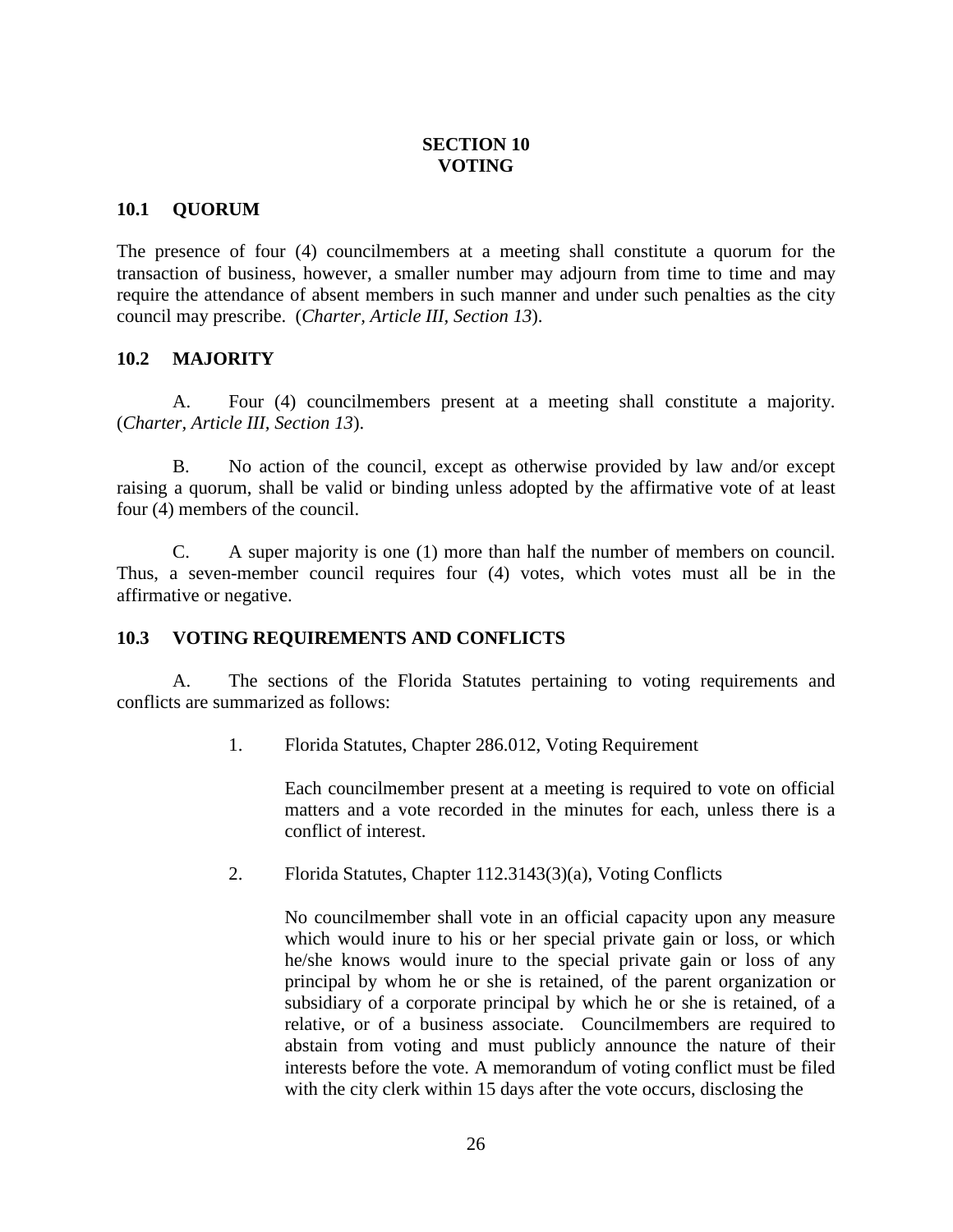#### **SECTION 10 – VOTING**

nature of their interests in the matters. The city clerk will provide the form to the councilmember after the vote is taken.

## **10.4 EFFECT ON QUORUM DUE TO ABSTENTION FROM VOTING**

When a councilmember is required to abstain from voting, the councilmember is disqualified from voting and may not be counted for purposes of determining a quorum (AGO 85-40).

## **10.5 VOTES TO BE STATED 'AYE'**

A. In putting a motion to a vote, the presiding officer shall first call for the positive vote, and all who wish to vote in favor of the motion to indicate by saying "aye"; the presiding officer then calls for the negative vote and those who wish to vote against the motion to indicate by saying "aye". The presiding officer must always call for the negative vote, no matter, how nearly unanimous the positive vote may appear. When there is any possibility of confusion, the presiding officer, before calling for the vote, should make sure that the members understand the effect of a positive vote and of a negative vote.

B. The votes shall be reflected in the minutes as "yea" for a positive vote and "nay" for a negative vote.

# **10.6 SILENCE CONSTITUTES POSITIVE VOTE**

Silence by a member of the council during the taking of a vote shall be recorded as a positive vote.

## **10.7 CHANGE OF VOTE**

When the presiding officer calls for a vote, councilmembers shall not be permitted to change their votes as recorded.

## **10.8 ROLL CALL VOTE**

A roll call vote shall be taken upon the request of any councilmember. The names of councilmembers shall be called in the following order: the maker of the motion, the seconder of the motion, councilmembers in order of tenure on council, presiding officer. The order for councilmembers with the same tenure shall be determined by the highest to the lowest vote getter. The name to be called first shall be advanced one position in each successive roll call vote for that meeting, except that the presiding officer shall always be called last.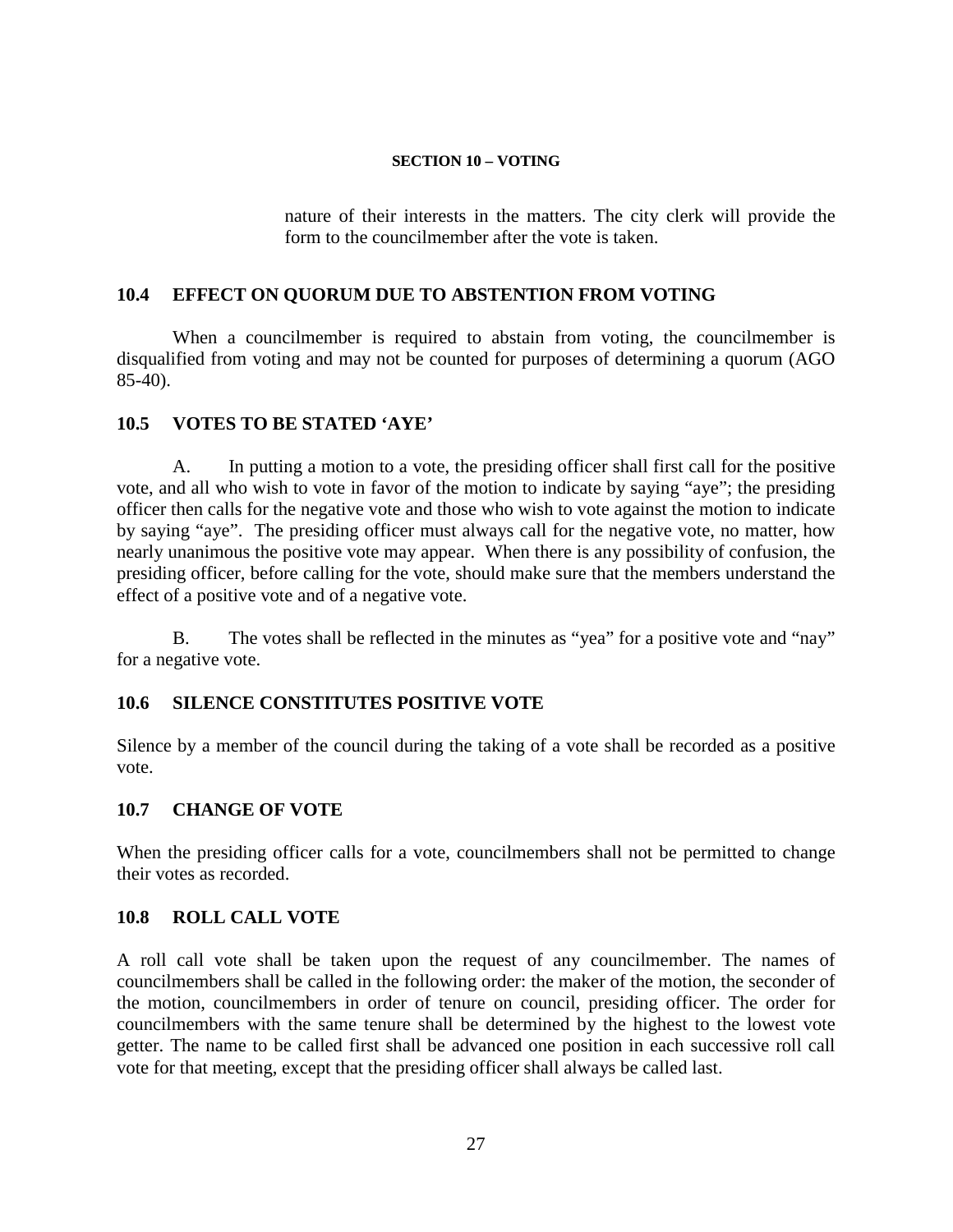#### **SECTION 10 – VOTING**

# **10.9 SECRET BALLOTS; VOTING SHEETS**

The sunshine law prohibits voting by secret ballot. However, "vote sheets" may be used to record councilmembers' votes, provided the vote sheet is made available for public inspection. For example, council when voting to fill vacancies on boards may utilize this method. The voting sheet contains each councilmember's name and vote. The votes are tabulated and the results announced by the presiding officer, followed by a motion to conclude the process. The written votes are retained by the office of the city clerk for inspection by the public. (AGO 73- 344).

## **10.10 VOTING BY PROXY**

Proxy voting is prohibited by state law.

# **10.11 ABSENCE OF COUNCILMEMBER DURING A VOTE**

When a councilmember leaves the room to attend to other matters and council takes a vote, the member cannot vote on the subject matter when he/she returns to the room. The councilmember's name will not be reflected in the vote. The minutes will indicate when the member left the room and returned. If the vote has not been taken by the time the councilmember returns to the meeting, the councilmember shall vote. A councilmember is prohibited from leaving the room to avoid voting on a motion.

## **10.12 CONFLICT OF INTEREST**

When a councilmember announces there is a conflict of interest on an issue or item, the member is prohibited from voting on or discussing the measure and must "abstain". Prior to the vote being taken, the councilmember must publicly announce the nature of the conflict of interest in the issue or item from which the member is abstaining.

## **10.13 VOTE CONSTITUTES**

#### A. **Tie Vote**:

- 1. A tie vote shall be recorded as a failed or rejected motion.
- 2. In the event of a tie vote, the city council may, by a majority vote, have an item or issue brought back before council for reconsideration at the next meeting at which a full council is present.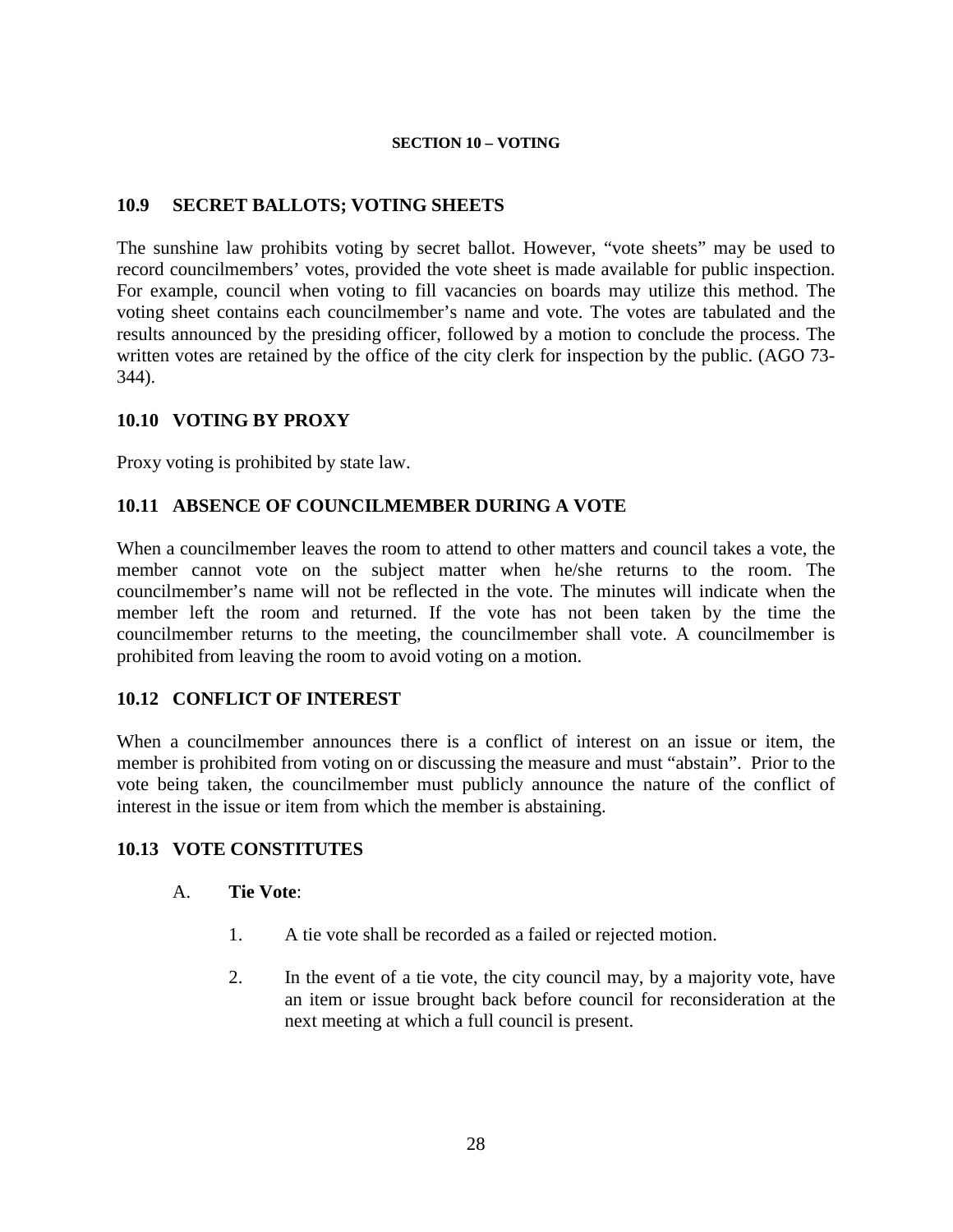# **SECTION 11 MINUTES**

# **11.1 PURPOSE**

Florida Statutes, Chapter 286, requires that minutes of meetings be taken. Although the statute does not detail what minutes should include, the proper content of minutes is suggested by their purpose. The purpose of minutes is to provide an official record or proof of council actions. Therefore, at a minimum, the minutes should include two sorts of material. First, the actions taken by council should be stated specifically enough to be identifiable and provable. Second, proof of any conditions necessary to action, i.e., a quorum. More may be desired by council but is legally unnecessary.

# **11.2 ADOPTION**

The minutes of previous meeting(s) for adoption shall be listed on the agenda. Such minutes may be approved without reading. Copies of the minutes shall have been distributed to councilmembers prior to the meeting. A motion is required to adopt the minutes.

# **11.3 REVISIONS**

A. Revisions to the minutes may be made by councilmembers at the meeting that the minutes are considered for adoption.

B. Council may revise the minutes, if found to be incorrect, upon the majority vote of council.

## **11.4 REMARKS BY COUNCILMEMBER WHEN ENTERED INTO MINUTES**

A councilmember may request, through the presiding officer, the privilege of having an abstract of his/her statement on any subject under consideration by the council entered into the minutes. If the council consents thereto, such statement shall be entered into the minutes.

## **11.5 VERBATIM TRANSCRIPTS**

A. In accordance with Florida Statutes, Chapter 286.0105, individuals deciding to appeal any decision made by the city council are responsible for ensuring that a verbatim record of the proceedings is made.

B. The office of the city clerk is not required to prepare verbatim transcripts or parts of any minutes of city council meetings unless the city council, by a majority vote, directs verbatim transcripts for the audible parts of any minutes it deems necessary and proper for the conduct of the internal affairs of the city.